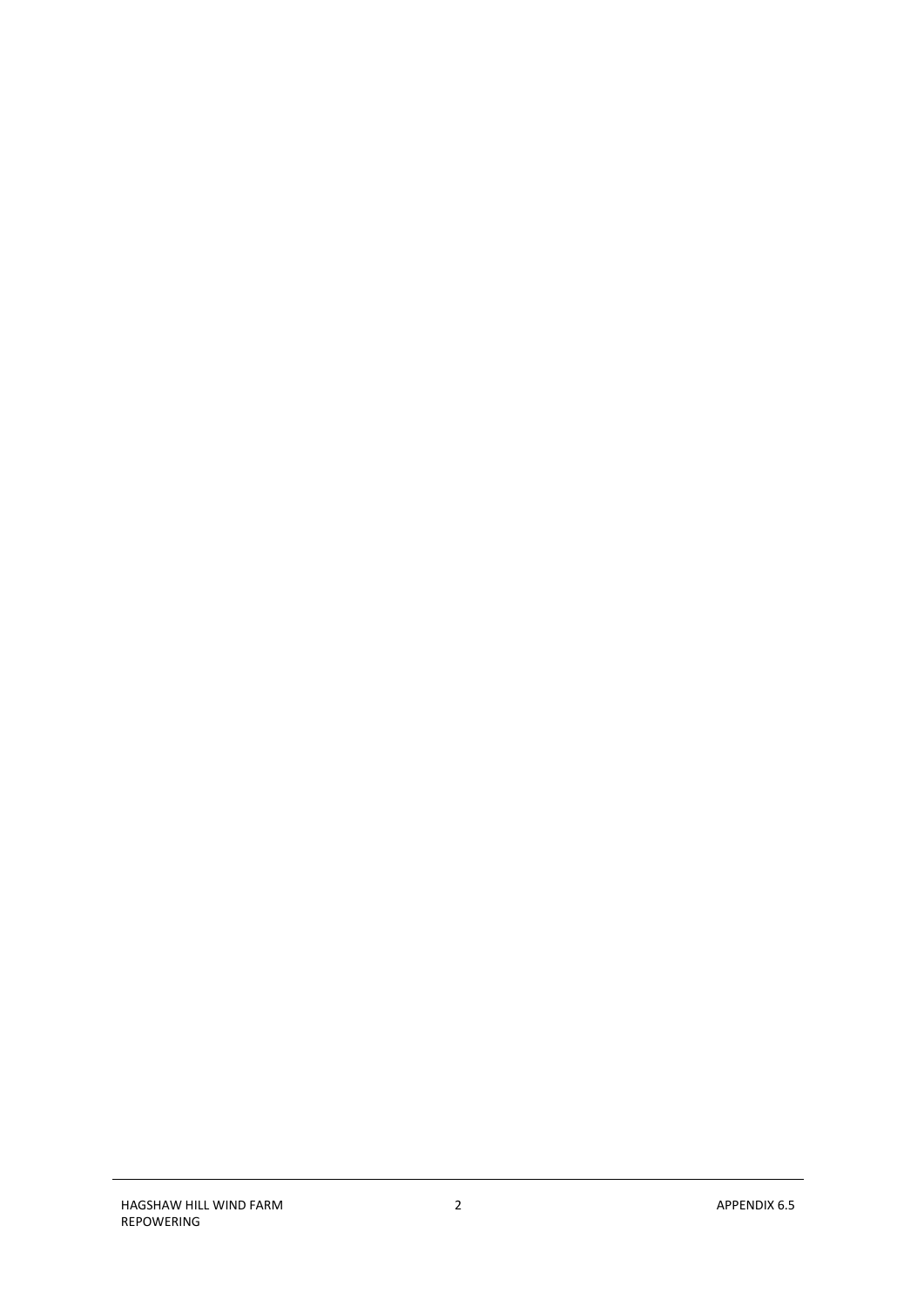## APPENDIX 6.5 – Visual Assessment of Turbine Lighting

## <span id="page-2-0"></span>**Introduction**

- 1. This Appendix presents an assessment of landscape and visual effects arising from the visible lighting of the Proposed Development. The written assessment is supported by a Zone of Theoretical Visibility (ZTV) plan of the visible turbine lighting and visualisations which illustrate the proposed turbine lighting from three viewpoints in the surrounding landscape.
- 2. The scope of the landscape and visual impact assessment (LVIA) was discussed during a meeting held with representatives of the Scottish Government, Scottish Natural Heritage and South Lanarkshire Council on 7th August 2018 and the scope and methodology agreed through associated correspondence (refer to Appendix 4.1). Consultation on the scope and methodology of the LVIA has also been carried out with East Ayrshire Council (refer to Appendix 4.1). Consequently, three of the 17 daytime viewpoints were selected to illustrate the night time lighting effects of the Proposed Development, as follows:
	- VP 1 Coalburn
	- VP10 Muirkirk
	- VP 16 Douglas

#### <span id="page-2-1"></span>**Description of the Proposed Turbine Lighting**

- 3. There are 14 turbines proposed which would be greater than 150m to tip and therefore a number of the turbines would have to be lit as required by the Civil Aviation Authority (CAA). The following lighting solution is proposed to accord with CAA requirements:
	- **2000 candela steady state red aviation light on the nacelle of turbines 1, 3, 6, 9, 11, 13 and 14;**
	- **25/32 candela steady red aviation lights (likely to be 2) on the towers of the same turbines, indicating the blade length.**

#### <span id="page-2-2"></span>**Scope of the Assessment**

4. The primary source of best practice for Landscape and Visual Impact Assessment (LVIA) in the UK is *'The Guidelines for Landscape and Visual Impact Assessment', 3rd Edition (GLVIA3) (Landscape Institute and the Institute for Environmental Management and Assessment, 2013)*. The assessment criteria adopted to inform the assessment of effects arising from the visible lighting has been developed in accordance with the principles established in this best practice document. It should however be acknowledged that GLVIA3 establishes guidelines not a specific methodology. The preface to GLVIA3 states:

*'This edition concentrates on principles and processes. It does not provide a detailed or formulaic 'recipe' that can be followed in every situation – it remains the responsibility of the professional to ensure that the approach and methodology adopted are appropriate to the task in hand.'* 

- 5. The assessment criteria set out in Annexe 1 have therefore been developed specifically for this appraisal to ensure that the methodology is fit for purpose.
- 6. The purpose of an LVIA when undertaken in the context of an Environmental Impact Assessment (EIA) is to identify any likely significant landscape and visual effects arising as a result of the proposals. An LVIA should consider both:
	- *effects on the landscape as a resource in its own right (the landscape effects); and*
	- *effects on specific views and visual amenity more generally (the visual effects).*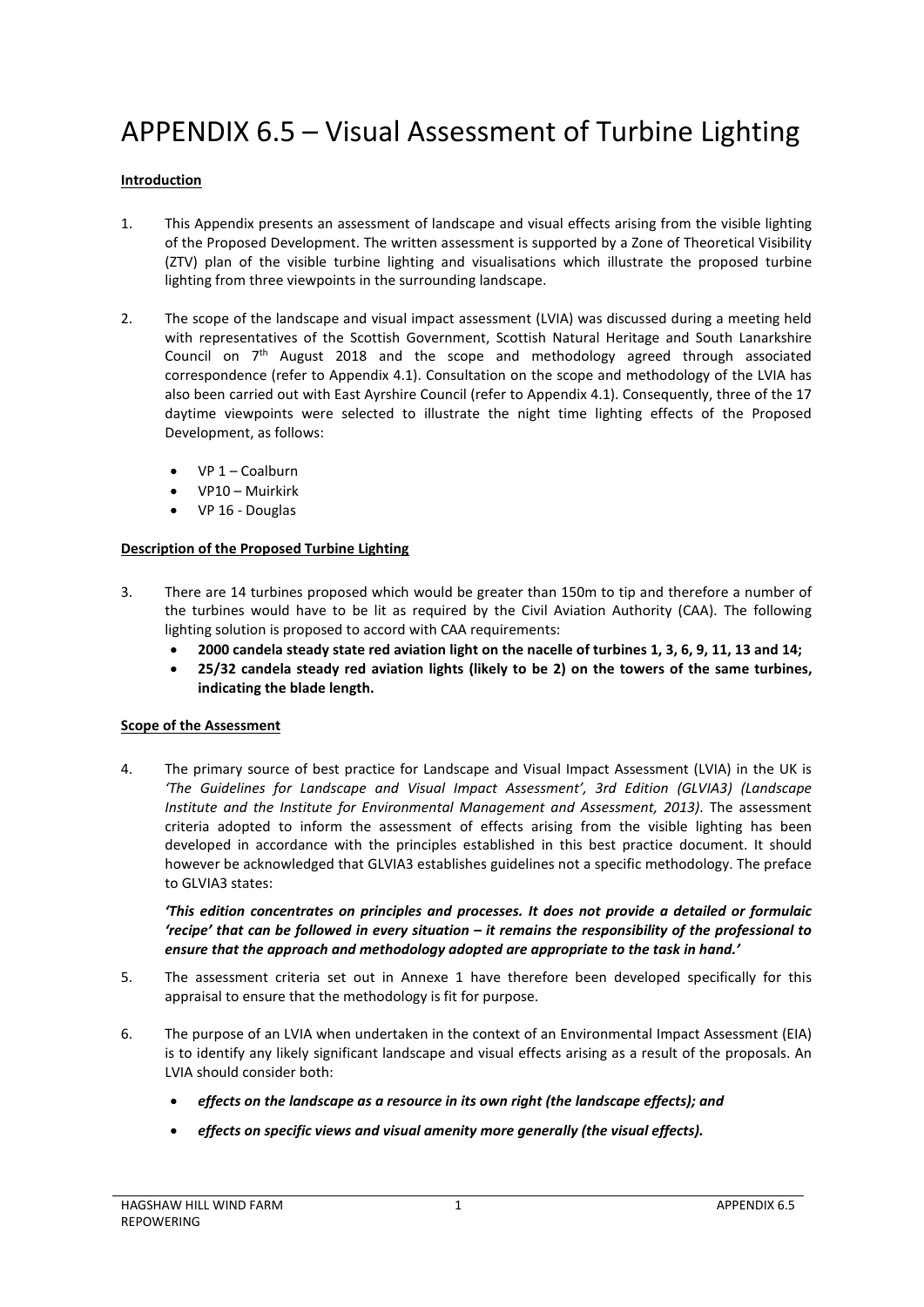- 7. It is recognised that in some circumstances, it may be possible for turbine lighting to result in a significant effect on the character of the surrounding landscape. For example, if the proposed wind energy development is located within, or in close proximity to, a designated dark sky area, or is remote from existing sources of visible lighting, such as residential areas, commercial or industrial sites, or major roads.
- 8. For wind energy developments which are not located in such areas, it is considered that there would be no potential for significant effects on landscape character to arise from visible turbine lighting of the type proposed. This is because in these areas the character of the landscape during low natural light levels is already in part characterised by the presence of artificial lighting. Therefore, the addition of turbine lighting would not have the potential bring about a fundamental change to the characteristics of the landscape.
- 9. The Proposed Development lies is away from recognised dark sky areas, within a landscape context which already contains some sources of artificial light, particularly those located within the surrounding settlements, industrial complexes and along the highways passing through the landscape. However, notwithstanding this, an assessment of the potential for significant effects on landscape character has been undertaken, due to the location of the site itself being within an area of the local landscape which is less characterised by the presence of visible light than is evident elsewhere in the wider landscape. In order to facilitate this, a set of criteria and an appropriate methodology has been developed and this is set out in Annexe 1, allowing for the assessment of both landscape character and visual effects. The character effects are based on the extent to which there would be a change to the perceived characteristics of the landscape during low light levels. The visual effects are based on the change to the view which would be experienced by visual receptors within the landscape, particularly those people taking in the view from their properties, moving in and around residential areas and using the local road network (again during the changing periods of low light levels experienced during dusk and after sunset).
- 10. The assessment considers all the daily low light periods when the turbine lighting would be visible to receptors in the surrounding landscape. On any given day these may include the early morning, evening and night-time periods. On occasion this may also include periods during the day, should natural light levels be particularly low, due to adverse weather conditions. It is understood that the primary period which an assessment of visual effects should consider, is the period just before official sunset, when sufficient daylight remains for the landform of the landscape on which the wind farm is proposed, to remain partially visible. This time period is known commonly as 'dusk', and whilst it is acknowledged that the formal astronomical period of dusk actually occurs after sunset, immediately prior to night, the wider time period of low light as the sun is setting and immediately after sunset is referred to hereafter in this methodology as the 'dusk period'.
- 11. The timing of official sunset changes depending on the location being considered, and the date of any assessment, but is astronomically predictable. However, this does not mean that the light levels in the period just prior to official sunset are equally predictable, or consistent. In practice, these will vary due to weather conditions and also the site specific effects of surrounding topography, vegetation and built form, including existing light sources in the landscape.
- 12. In order to ensure consistency across the assessment work undertaken and particularly in relation to the visualisations produced, photographs were collected at regular intervals as the light levels decreased across the period prior to and shortly after sunset. In particular, photographs were gathered and assessments undertaken during the period where street lighting and other light sources of visible light in the baseline have been illuminated, but the landform remained partially visible. The ambient light conditions were recorded during each round of photography using a light meter, to seek as far as possible consistency across the visualisations prepared and assessment judgements made.
- 13. The starting point for determining the scope for the assessment was a consideration of the assessment viewpoints located within 10km of the wind farm which are set out within the main daytime period LVIA. Following a consideration of each of these viewpoints, and with regard to the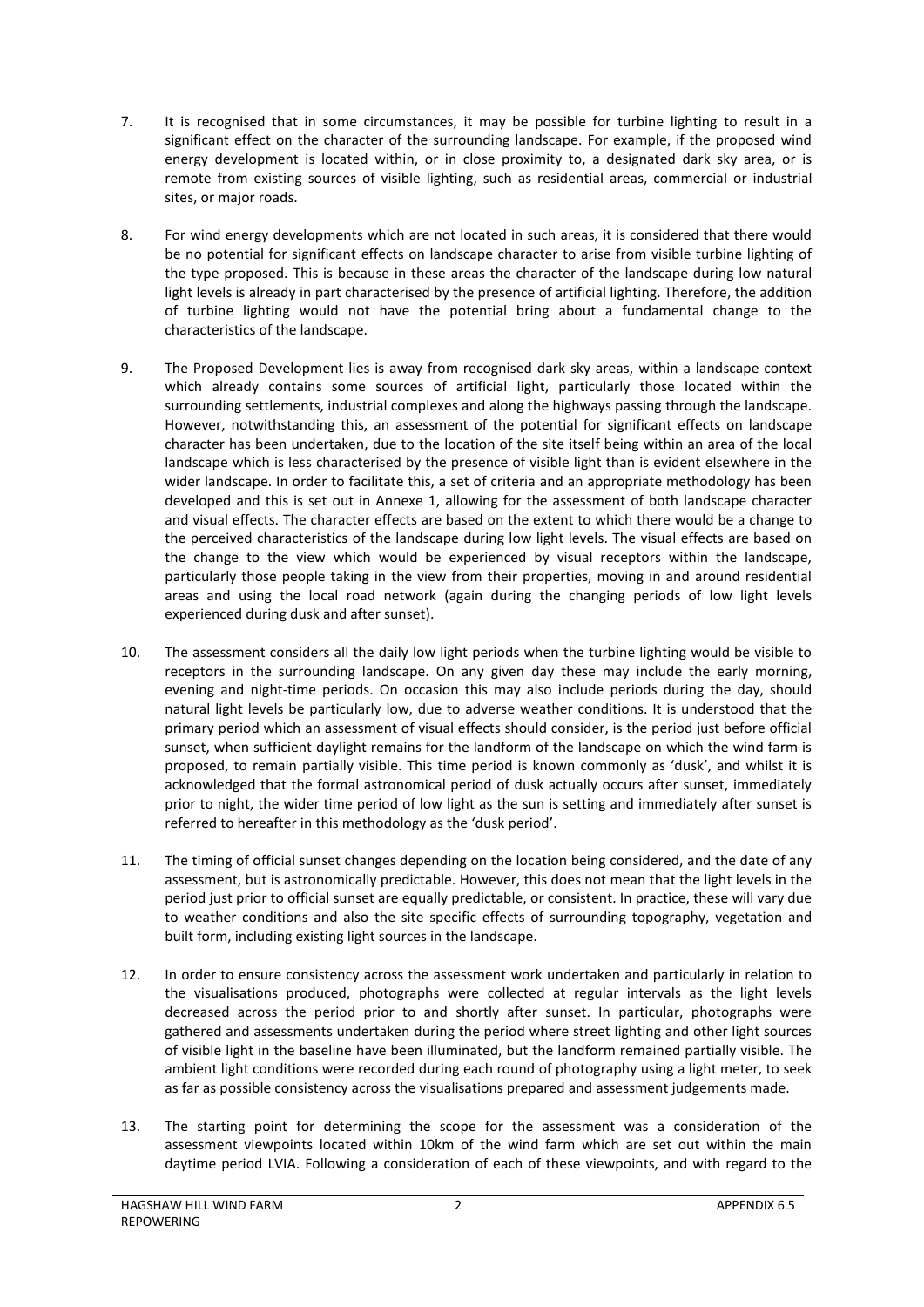need to ensure a proportionate assessment was undertaken, the following viewpoints were initially selected for detailed assessment:

- VP 1 Braehead, Coalburn
- VP 16 Douglas
- 14. During consultation on the approach to the assessment with SNH and the nearby Local Authorities, it was requested by East Ayrshire Council that a further daytime viewpoint also be included in the nighttime assessment, VP10 from Muirkirk. This was agreed and this location is also considered with written assessment and a visualisation.
- 15. Each of the representative viewpoints were visited several times during periods of low natural light to better understand the likely sensitivity of the viewpoint receptors and to better inform judgements on the likely visual effects arising from the turbine lighting. Furthermore, the entire extent of the 10km study area was visited to understand the extent of existing visible light sources and to appreciate the visibility of the development that would arise as receptors move through the landscape.
- 16. It is also relevant to consider the 'future-baseline' that will be in place following the planning consent awarded to the wind farm schemes at Douglas West, Dalquandy and Cumberhead. In all cases a planning condition was set out which requires the inclusion of visible aviation lighting of 25 candela as part of the schemes, notwithstanding that they are developments with turbines of less than 150m to blade tip. Although none of these conditions have yet been discharged, specialist aviation consultants working for the Applicant have established what is likely to be put forward as a reasonable response to addressing these conditions. A plan illustrating the likely lit turbines associated with the three schemes is included as Figure 1. It has therefore been deemed appropriate to include a 'futurebaseline' photomontage illustrating this lighting, alongside the actual night-time photography which was gathered for each viewpoint. This allows a judgement to be made as to the likely impact of the proposed Hagshaw Hill Repowering turbines when compared with the expected baseline scenario.
- 17. For each viewpoint a written assessment is provided. In line with the assessment criteria set out at Annexe 1, the relative significance or level of effect on visual amenity is determined by considering in tandem the nature (sensitivity) of the visual receptor with the nature (magnitude) of change.
- 18. The assessment firstly considers the current baseline lighting environment during low light periods, particularly the dusk period, and the sensitivity of the receptors represented by the viewpoint. The assessment then describes the degree to which the lighting from the Proposed Development would be visible and the magnitude of change in views in the low light period which would result from the turbine lighting. Finally, a professional judgement is made as to the level of effect which would result from the identified change and whether or not the effect is considered to be significant. The reasoning behind these judgements is set out in the assessment.
- 19. It is recognised that the viewpoints only form individual representative locations from a small selection of the places within the study area from where the turbine lighting will be visible. Therefore, the viewpoints are used as the starting point to inform a wider consideration of the potential for visual effects on the key visual receptors within 10km of the site. These receptors include settlements (principally Glespin, Douglas and Coalburn) and users of the M74 and A70.
- 20. The assessment of effects is supported by a Zone of Theoretical Visibility (ZTV) plan illustrating the locations from which the turbine lights would be visible during the low light period. The assessment is also supported by photomontages prepared for the three assessment viewpoints. The methodology for the production of the ZTV Plan and the Photomontages is discussed separately in Annexe 1 to this Appendix. However, it should be noted that the visual representation of light in a two dimensional printed photomontage is inherently difficult, as the manner in which light is seen and interpreted by the eye, especially in low light conditions, is a complex and varied matter.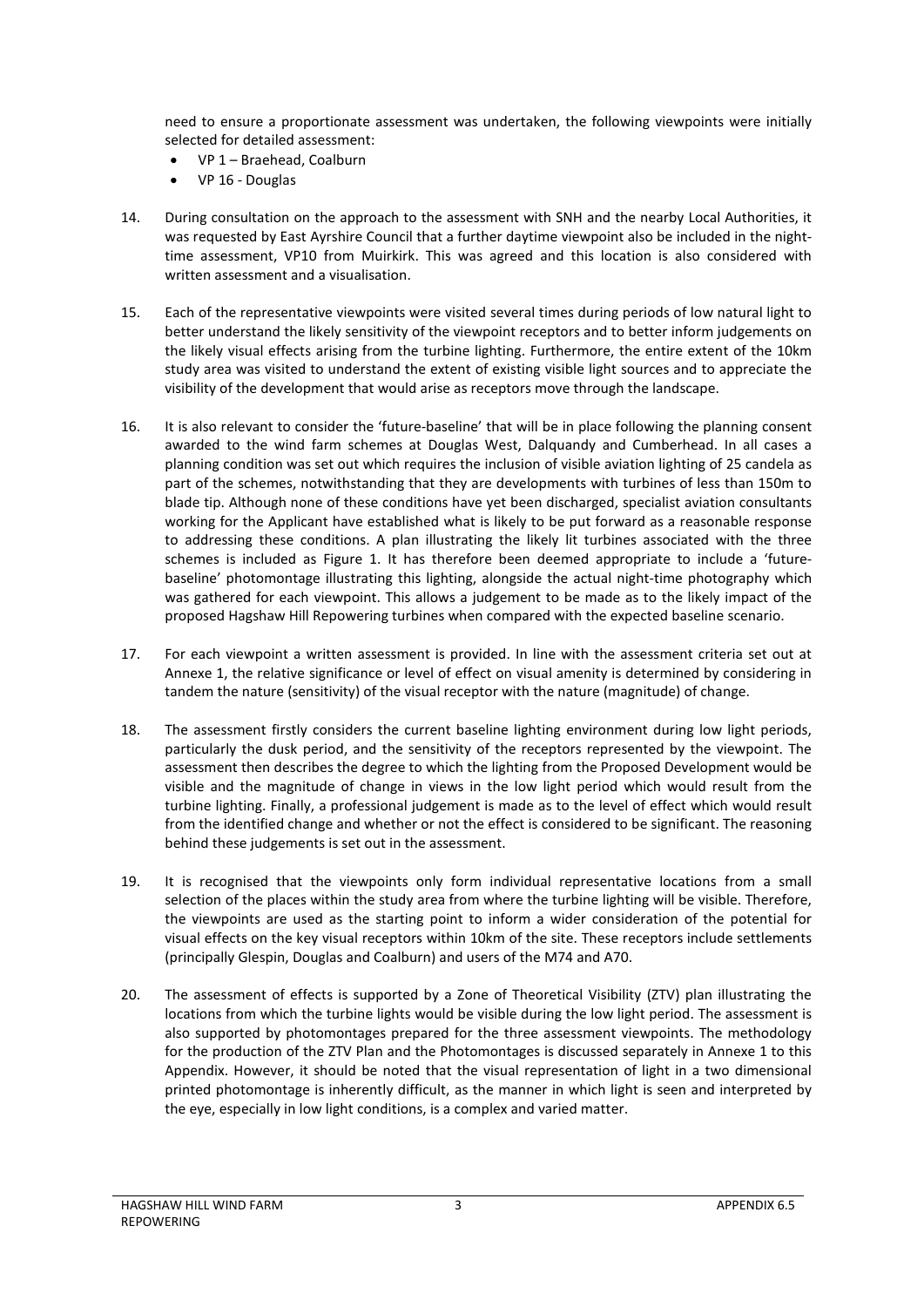- 21. The photomontages which accompany this assessment have been prepared in line with best practice guidance for the collection of photography for wind farm visualisations and using specialist software for the representation of turbine aviation lighting. However, notwithstanding this, and as with all photomontages, the images provided are simply a tool to assist in the assessment of effects and should be viewed and used in this context. It was established during the field work undertaken for this study that dusk period photographs of visible lighting do not always capture the extent to which the eye perceives light sources during the dusk period. Often photography will appear to show the lighting to be more recessive than it was perceived in the field. The photomontages therefore do not seek to replicate the manner in which a dusk period photograph would capture the aviation lighting, rather they seek to replicate the manner in which the lighting is perceived when it is viewed in the field. The assessment of visual effects does not rely solely on the photomontages however and it is ultimately professional judgement which is used to evaluate the significance of effects. In the case this judgement has been 'ground-truthed' through site work to review and appraise the effects of existing visible red aviation lighting in the landscape using a number of locations in the Scottish landscape, as close to the site as was practicable.
- 22. On several occasions, Pegasus have visited the Middleton Wind Farm, East Renfrewshire, an operational wind farm with aviation lighting similar to that proposed. This enabled consideration and photography of existing visible aviation lighting in comparable low light levels, during the dusk period, for use as context and an aid to the work undertaken, providing a useful control for the assessment. Part of this additional site work also sought to consider if there would be any potential for surface illumination of the turbine blades, tower or nacelle as a result of the aviation lighting to be visible in the wider landscape surrounding a wind farm. A Photographic Record of images of the Middleton Wind Farm during low light conditions is set out at Annexe 2, along with a further supporting record of images of the Emley Moor Transmitter station (a 300m concrete tower and mast lit with 2,000 candela lights close to the Pegasus Office in Leeds), which has also been used as a convenient control and test location to 'ground truth' judgements. This matter is discussed subsequently in this assessment.

## <span id="page-5-0"></span>**Analysis of Aviation Lighting at Middleton Wind Farm**

- 23. In order to help inform the judgements made in this assessment a site visit was undertaken to the Middleton Wind Farm, East Renfrewshire, an operational commercial scale wind farm with aviation lighting similar to that proposed. This enabled consideration of aviation lighting in comparable low light levels, during the dusk period, for use as context and an aid to the work undertaken. A Photographic Record of images of the Middleton Wind Farm during low light conditions is set out at Annexe 2, along with a further supporting record of images of the Emley Moor Transmitter mast, which has also been used as a guide.
- 24. Part of this additional site work also sought to consider if there would be any potential for surface illumination of the turbine blades, tower or nacelle as a result of the aviation lighting to be visible in the wider landscape surrounding a wind farm. There was no clear visibility of such phenomena in the wider landscape during the site work undertaken, however it is understood that such events may be possible in close proximity to lit turbines in locations with very low natural light. It is therefore acknowledged as part of the judgements made within this assessment that such occurrences may be possible as a worse-case scenario but that they would not be typical of the general experience of the lighting when seen from the landscape.
- 25. A separate phenomenon which was experienced during the site visit to Middleton was the manner in which the turbine blades passing in front of the turbine lighting serve to cause a temporary dimming and brightening of the lights. This is something which only occurs when the turbines are viewed with the blades in front of the nacelle and therefore is dependent on the prevailing wind direction on any given day. The minor dimming and brightening effect serves to increase the noticeability of the turbines within the view and to some degree increases their visual effect. It is therefore acknowledged as part of the judgements made within this assessment that such occurrences would periodically occur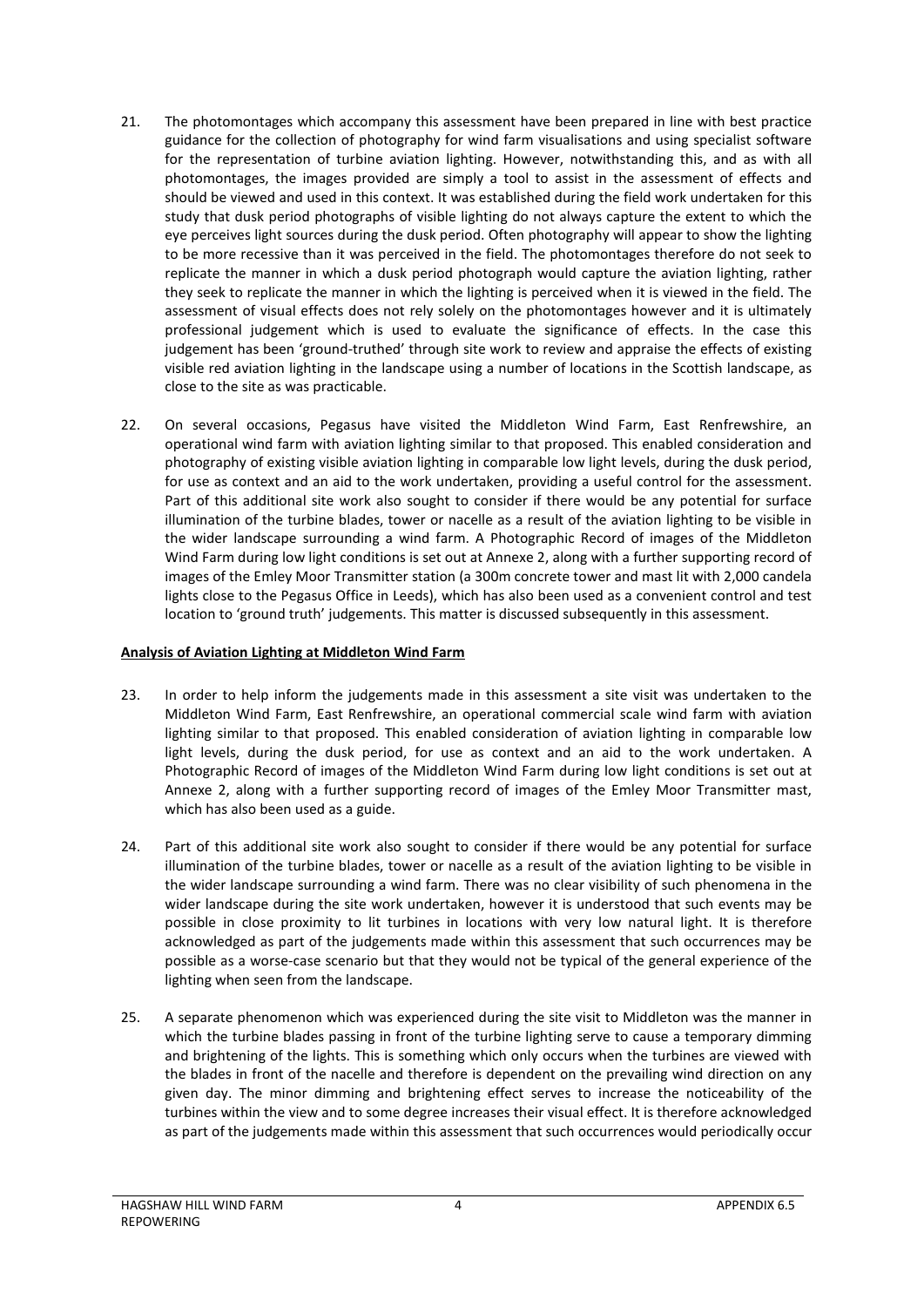in relation to the proposed turbines (the occurrence being most likely for locations to the south west of the turbines i.e. less likely for locations to the east and north-east such as Coalburn and Douglas).

#### <span id="page-6-0"></span>**Assessment of Effects on Landscape Character**

- 26. The proposed turbines lie within the LCT 7 Rolling Moorland and LCST 7B Rolling Moorland Windfarm character areas as defined in the South Lanarkshire Landscape Character Assessment, 2010. The daytime period assessment work undertaken for the proposals set out in the main LVIA Chapter, identified that there would be a significant effect on the character of these areas and a number of the surrounding character areas within 10km of the site.
- 27. The key characteristics of the landscape character areas which lie in the area surrounding the site are set out in published landscape character assessments. However, a consideration of the potential for effects on landscape character during the low-light period requires an understanding not just of those characteristics which are apparent during the daylight, but also the degree to which artificial light sources are present in the landscape during low-light conditions.
- 28. Often there is a correlation between the daytime characteristics and the low-light characteristics, with primarily urban areas being identified as having a separate character from the surrounding rural landscape, both during daylight when buildings are visible and during low-light considerations when residential and street lighting is visible. However, this correlation is not always definitive as there are examples of landscapes which may appear rural and intimate during the daylight, but which may be characterised strongly by the artificial lighting of agricultural buildings during low-light. Similarly, there are landscapes which despite not being especially attractive or rural during daylight, can have very low levels of artificial lighting during low-light, giving a greater degree of intimacy and peacefulness to the landscape.
- 29. A review of the published character types within 10km of the site was undertaken and each was considered in the field during low-light conditions, where accessible, as well as during daylight. From this review it was apparent that the only landscape which had baseline conditions during the low-light period where artificial light was not a characteristic element of the experience from within or looking out from the area was the Plateau Moorlands of East Ayrshire, which extends to become the Southern Uplands landscape of Dumfries and Galloway. This is not to say that artificial light sources are not present within, and visible from, this landscape, rather that views of such lighting are more infrequent and often towards sources at distance. The notable exception to this being the lighting associated with the mining industry which operates in some sections of the landscape.
- 30. The area of the landscape in which there would be the potential for effects on landscape character to occur from the visible aviation lighting is illustrated on the Zone of Theoretical Visibility (ZTV) Plan set out at Figure 1 of this Appendix.
- 31. During the period in which there was sufficient daylight to clearly see the turbines any effect on landscape character would be brought about primarily by the turbines themselves, rather than the associated lighting. However, as the daylight levels decrease, the visibility of the turbines decreases and the turbine lighting becomes a more notable element. Eventually a point is reached at which it is the turbine lighting which brings about the greater degree of visual effect and indeed later in the darkest light conditions, it is only the lighting which brings about an effect as the turbine themselves are no longer visible.
- 32. It is accepted that within the wind farm site itself and its immediate landscape context within the Rolling Moorland the presence of the visible aviation lighting would bring about a notable change during the low-light period. This being the change from a landscape which was primarily characterised by its absence of visible artificial light, to a landscape where artificial light (i.e. the lit turbines) became a primary characteristic. However, within a relatively short distance from the turbines the overriding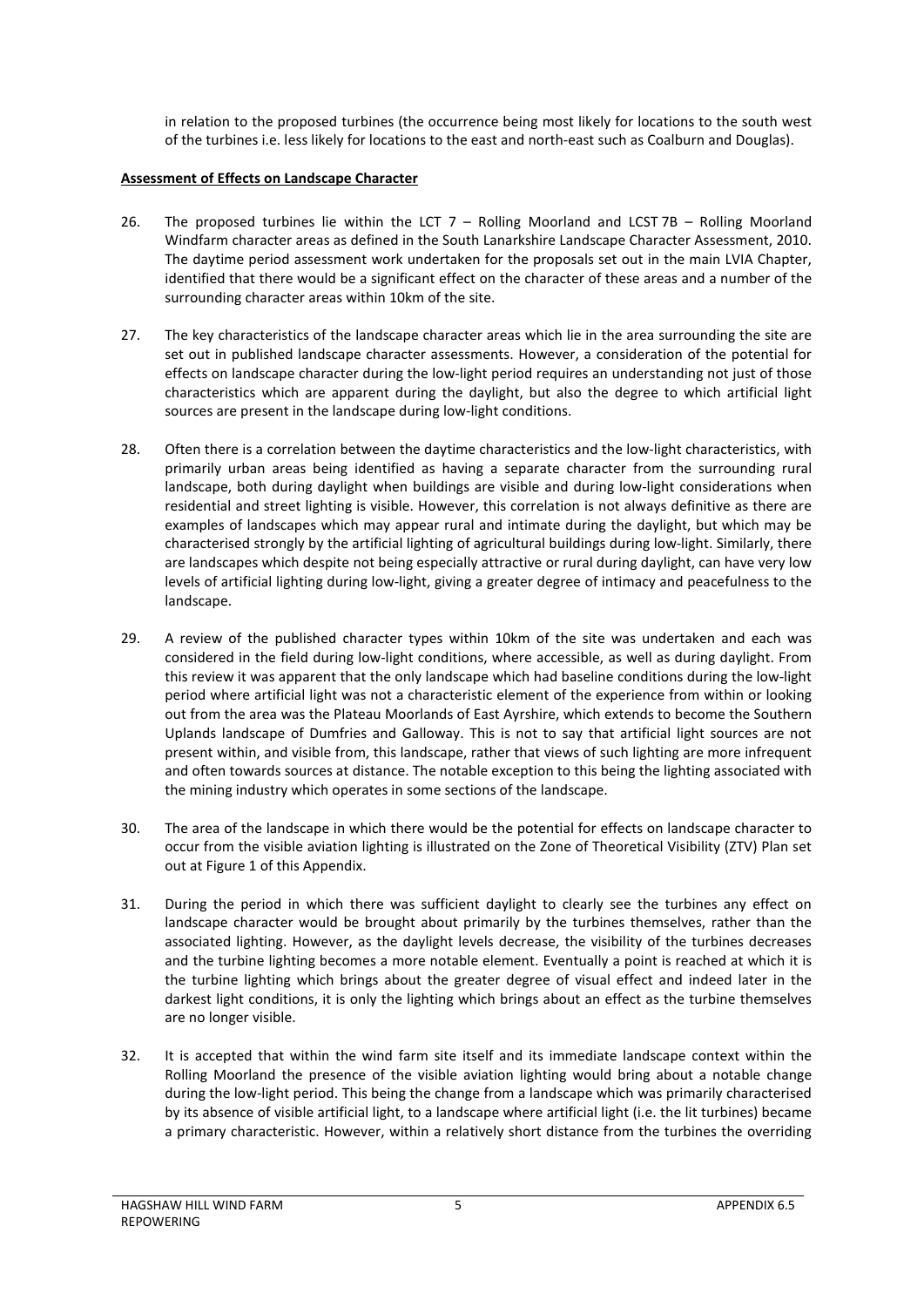characteristics of the landscape would remain those of an expansive, generally open rural and unlit landscape, with the turbine lighting forming a noticeable, but not a dominant feature.

33. In terms of an EIA judgement of significance it is considered that the Rolling Moorland landscape in the vicinity of the site is of high sensitivity to change during low-light conditions, as a consequence of its relatively low visibility of existing artificial lighting. With regard to the magnitude of the change it is considered that within the wind farm site itself and its immediate landscape context the change would be high, resulting in a major and significant effect. Beyond a distance of approximately 2km from the site the magnitude of effect would reduce to medium with the resulting level of effect being moderate, but not significant, on the basis that at this point the lighting would not be a defining characteristic of the overall experience of the landscape.

## <span id="page-7-0"></span>**Assessment of Visual Effects**

- 34. The area in which there would be the potential for visual effects to occur from the visible aviation lighting is illustrated on the Zone of Theoretical Visibility (ZTV) Plan set out at Figure 1 of this Appendix.
- 35. The assessment of visual effects begins with a consideration of three of the LVIA Assessment viewpoints which are located within the ZTV of the visible lighting and which are representative of key receptors within the 10km study area. Each of these assessment viewpoints are illustrated on Figure 1.

## *LVIA Viewpoints*

36. It was agreed that three of the viewpoints included in the LVIA should be considered as part of the assessment of visual effects arising from the visible turbine lighting (VPs 1, 10 and 16). Each of these viewpoints is discussed in turn below. Each of these viewpoints have also been used as the locations for the production of visualisations illustrating the visible aviation lighting. Reference is given to these visualisations where appropriate within the discussion of the viewpoints.

| VI 1 DIUCTICUM, COUIDUITI                        |                                                                                                                              |
|--------------------------------------------------|------------------------------------------------------------------------------------------------------------------------------|
| <b>Viewpoint Location</b>                        | 281527, 634520                                                                                                               |
| Distance to nearest lit turbine                  | 3,778m (T14)                                                                                                                 |
| Daytime Visualisations Figure Reference          | 6.32                                                                                                                         |
| LVIA Assessment of daylight period Visual Effect | (significant) [non-significant in<br>Moderate<br>cumulative scenario 1, once consented<br>schemes are added to the baseline] |

VP1 – Braehead, Coalburn

- 37. This viewpoint is representative of the views of properties at Braehead, Coalburn, orientated in a south-westerly direction. The closest lit turbine within the Proposed Development is located to the south-west of the viewpoint at a distance of 3,778m.
- 38. The nature of the baseline daylight view is one which looks across a remediated colliery landscape which has been restored to a semi-natural state and includes areas of rough grassland and newly planted coniferous trees. In the distance, large blocks of plantation forestry and existing wind turbine development at the Hagshaw Hill Extension, Nutberry and Galawhistle can be seen along and atop of the hills, forming the skyline from this location.
- 39. The nature of the existing baseline dusk-period view is one where street lighting and lights within properties in Coalburn can be seen towards the west, whilst the view south towards the wind farm site is currently darker in nature. However, once the future baseline is considered this view changes, with 25 candela red aviation lighting being visible on a number of the consented Douglas West, Dalquandy and Cumberhead turbines extending across the panorama of the view.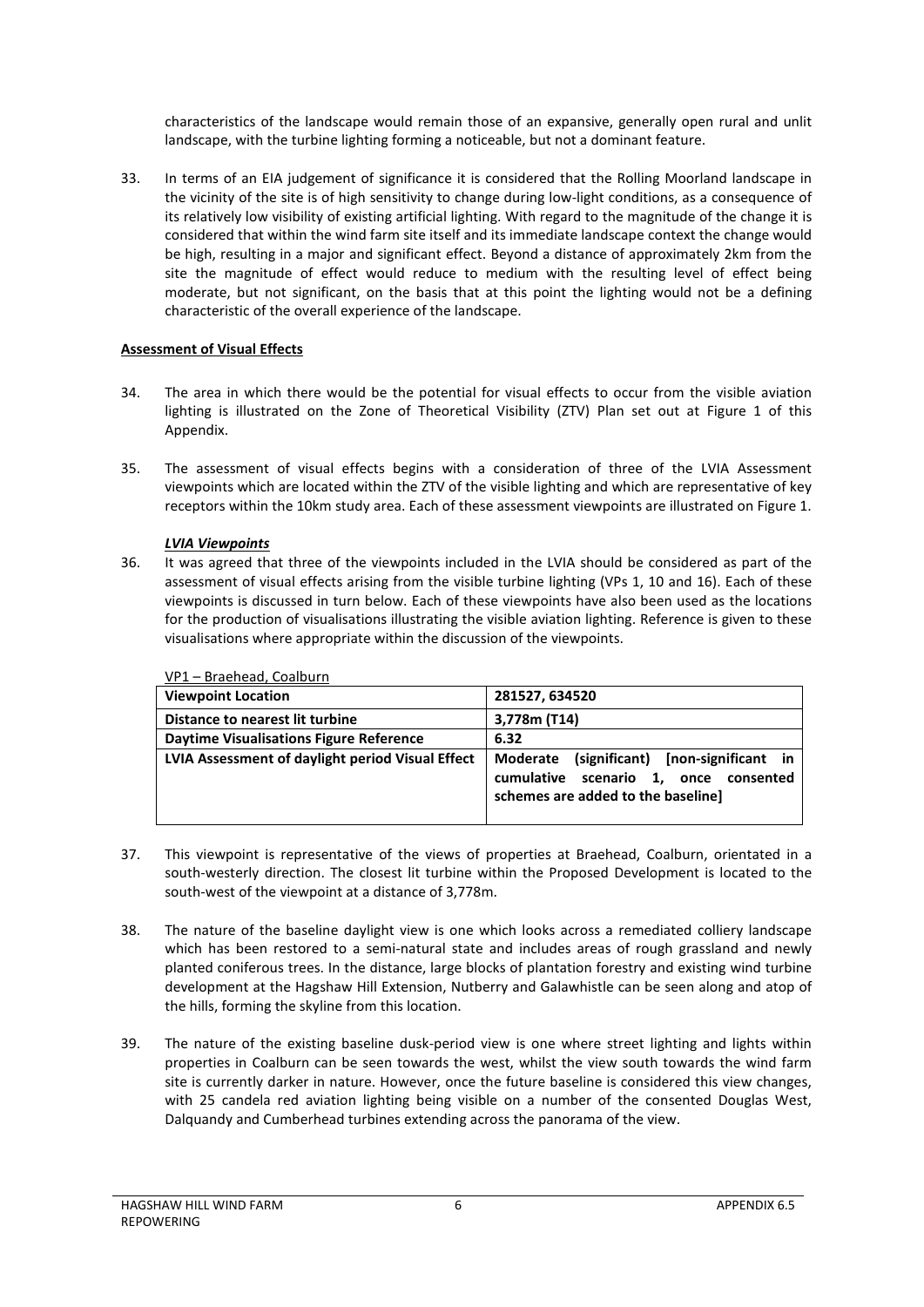- 40. The visualisations for viewpoint 1 illustrate that there would already be 5 turbine lights visible in the dusk and night time sky in the future baseline scenario and that this would increase to 9 with the addition of 4 lit Hagshaw turbines. It should be noted however that the Hagshaw turbines would be seen beyond the lit Douglas West turbines and at a considerably further distance from the viewpoint than the Dalquandy turbines. The visible Hagshaw turbine lights would be seen just above the horizon at dusk and in low light level conditions in the sky above the overall simple landform. A number of the lights would be located behind the horizon and thus would not be visible.
- 41. The introduction of a further four lit turbines to the dusk and night time view as seen from Viewpoint 1 would result in a medium magnitude of change in the view. The lights would be seen during periods of good, clear weather conditions where low cloud is absent from the hill formations. The lighting would be clearly notable in the view and would form an easily identifiable component in the view. The lighting would be visibly prominent but would not form a strong influence upon the wider view available relative to the existing level of lighting seen in the broader landscape as a result of the other consented wind farms.
- 42. It is acknowledged that it is possible that the lights could appear to go slowly off then on again under certain conditions when the turbine blades pass in front of the nacelle. However, from analysis of the wind rose for the site this set of circumstances would be fairly infrequent at this location. In the context of the existing visible turbine lighting which would be located in the view, and with regard to the distance of the lighting at more than 3.5km away, it is considered that the additional lighting would not be a dominant feature upon the experience of visual receptors in Braehead.
- 43. As a result of the introduction of further aviation lighting to the view to the south west of Viewpoint 1 there would be a worst case moderate visual effect which is considered to be non-significant due in part to the other existing lighting, including aviation lighting that would be visible in the landscape at this location.

| vi 10 Douglas, clabeled select                   |                                                                                                                           |
|--------------------------------------------------|---------------------------------------------------------------------------------------------------------------------------|
| <b>Viewpoint Location</b>                        | 283575, 631020                                                                                                            |
| Distance to nearest lit turbine                  | 3,654m(T6)                                                                                                                |
| Daytime Visualisations Figure Reference          | 6.47                                                                                                                      |
| LVIA Assessment of daylight period Visual Effect | Moderate (significant) [non-significant in<br>cumulative scenario 1, once consented<br>schemes are added to the baseline] |

VP16 – Douglas, Crabtree Street

- 44. The viewpoint is located on Crabtree Street, a minor road located on the north-western edge of Douglas. The closest lit turbine within the Proposed Development is located to the west of the viewpoint at a distance of 3,654m.
- 45. The nature of the baseline daylight view is one which looks across the well maintained playing fields towards the grassy banks of the Douglas Water, which can be seen cutting through the valley bottom, with the land on the other side of the bank gently rising up to Long Plantation. Long Plantation extends along most of the sky line and the existing Hagshaw Hill Extension turbines and the Hazelside Farm turbine are visible within the moorland to the west.
- 46. In low light periods, the existing visible aviation light on the Hazelside Farm turbine is a noticeable feature of the view in the direction of the site, with streetlighting which lines Crabtree Street also visible in the foreground. once the future baseline is considered this view changes, with 25 candela red aviation lighting being visible on the nearest of the consented Douglas West turbines to the site, as they extend across the panorama of the view behind Long Plantation.
- 47. The visualisations for viewpoint 16 illustrate that there would already be 2 turbine lights visible in the dusk and night time sky in the future baseline scenario and that this would increase to 6 with the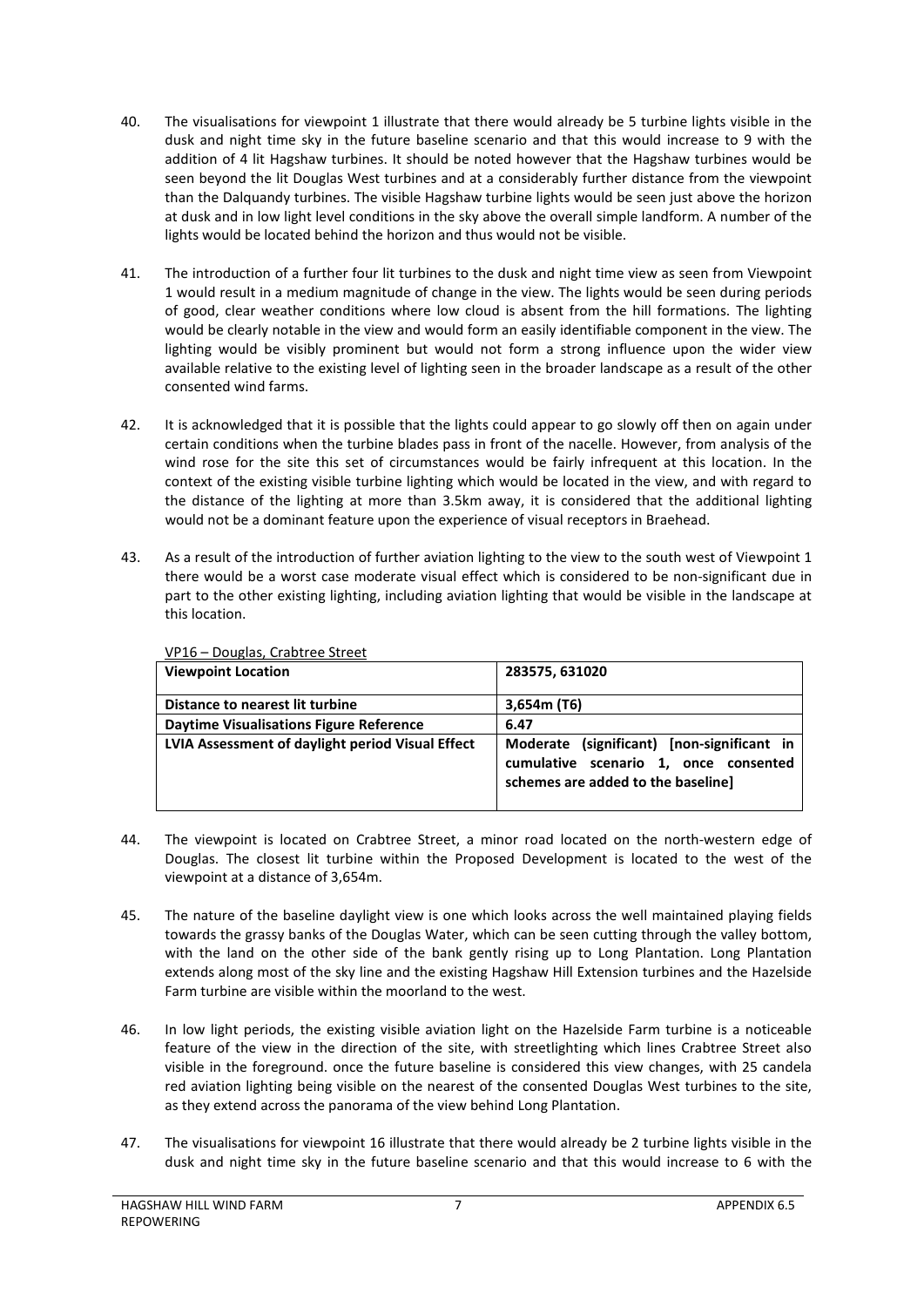addition of 4 lit Hagshaw turbines. It should be noted however that the Hagshaw turbines would be seen in the same direction as the existing lit Hazelside Farm turbine. The visible Hagshaw turbine lights would be seen just above the horizon at dusk and in low light level conditions.

- 48. The introduction of a further four lit turbines to the dusk and night time view as seen from Viewpoint 16 would result in a medium magnitude of change in the view. The lighting would be clearly notable in the view and would form an easily identifiable component in the view. The lighting would be visibly prominent but would not form a strong influence upon the overall view available.
- 49. It is acknowledged that it is possible that the lights could appear to go slowly off then on again under certain conditions when the turbine blades pass in front of the nacelle. However, from analysis of the wind rose for the site this set of circumstances would be fairly infrequent at this location. In the context of the existing visible turbine lighting which would be located in the view, and with regard to the distance of the lighting at more than 3.5km away, it is considered that the additional lighting would not be a dominant feature upon the experience of visual receptors in this part of Douglas.
- 50. As a result of the introduction of further aviation lighting to the view to the west of Viewpoint 16 there would be a worst case moderate visual effect which on this occasion is considered to be nonsignificant due in part to the other existing lighting, including aviation lighting that would be visible in the landscape at this location.

| VP10 - Victory Park, Mulrkirk                    |                            |
|--------------------------------------------------|----------------------------|
| <b>Viewpoint Location</b>                        | 269388, 627320             |
| Distance to nearest lit turbine                  | 9,625m(T1)                 |
| <b>Daytime Visualisations Figure Reference</b>   | 6.41                       |
| LVIA Assessment of daylight period Visual Effect | Moderate (non-significant) |

VP10 - Victory Park, Muirkirk

- 51. This viewpoint is located on the western edge of Victory Park in Muirkirk, to allow for views beyond the immediate built form towards the site. The closest lit turbine within the Proposed Development is located to the east north-east of the viewpoint at a distance of 9,625m.
- 52. The nature of the baseline daylight view is one which comprises the public open space in the immediate foreground with dwellings located on Glasgow Road, Park Avenue and Burns Avenue located beyond. The existing turbines of the Galawhistle Wind Farm occupy the horizon in the direction of the view towards the site and form notable vertical features in the view. Further Galawhistle turbines are also seen slightly set down in the landscape beyond the horizon.
- 53. In low light periods, the existing lighting associated with residential properties and street lights is visible in the immediate context of the view, however beyond this there are currently no visible lights associated with the Galawhilstle turbines close to where the Proposed Development is located.
- 54. The visualisations for viewpoint 10 illustrate that there would be four visible lit Hagshaw turbines. These would be seen beyond the existing lighting in Muirkirk just above the horizon at dusk and in low light level conditions.
- 55. The lighting would be noticeable in the view, but would appear to clearly relate to a distant part of the landscape beyond the village and would result in no greater than a low magnitude of change. It is acknowledged that it is possible that the lights could appear to go slowly off then on again under certain conditions when the turbine blades pass in front of the nacelle. From analysis of the wind rose for the site such a set of circumstances would be more common at this location than the others, however, given the distance of the lighting at more than 9.5km away, it is considered that the lighting would not be a dominant feature upon the experience of visual receptors in Muirkirk and there would be a worst case minor to moderate visual effect which is not significant.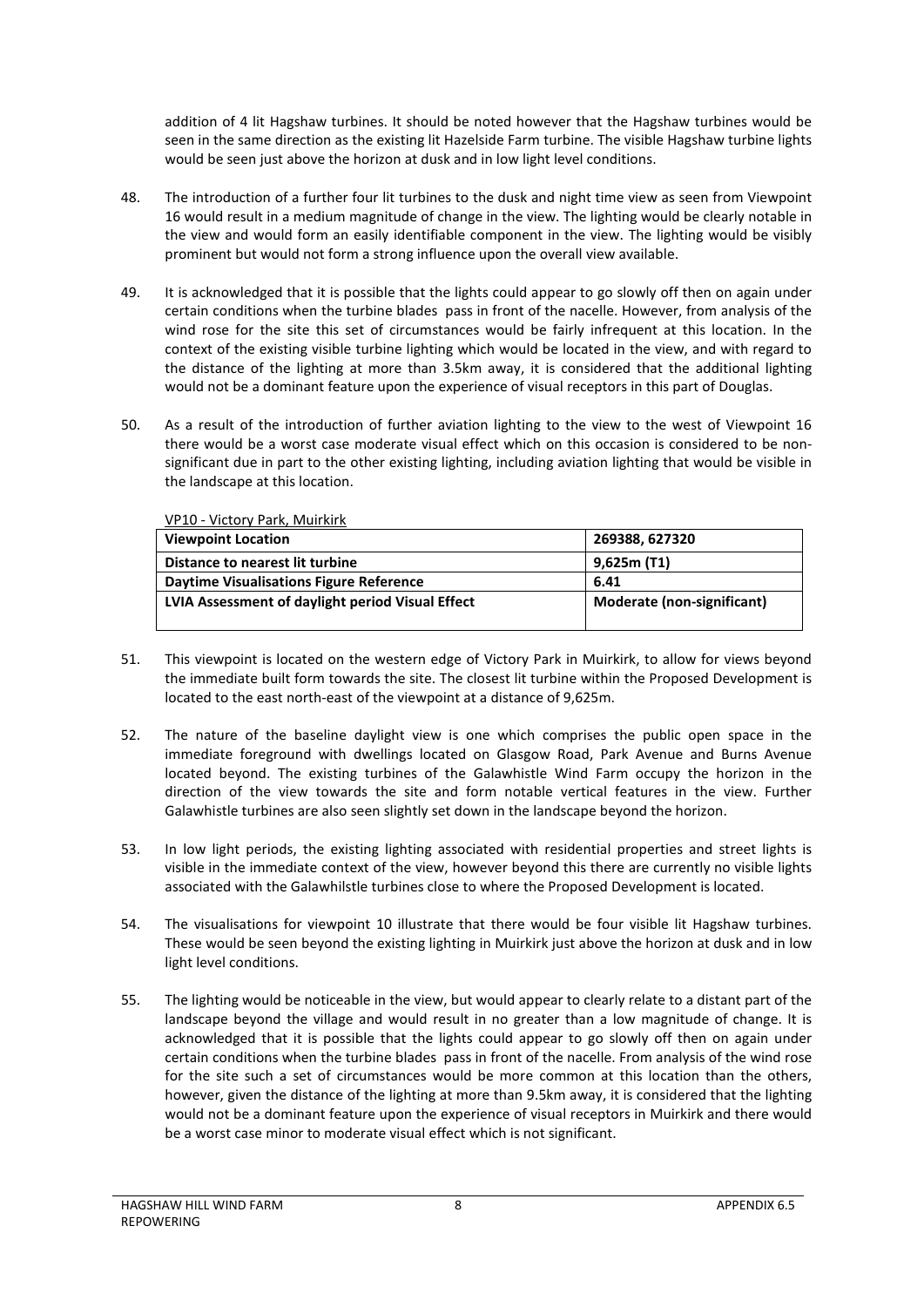#### **Settlements**

56. In addition to the individual viewpoints, consideration has also been given to the potential visual effects on the nearest settlements to the site within the 10km study area. An assessment of the effects on Glespin, Douglas, Coalburn, Muirkirk, Lesmahagow and Rigside is set out below, with reference given where relevant to the individual viewpoints discussed previously where these are located within or in close proximity to the settlements.

| Glespin                                                      |  |
|--------------------------------------------------------------|--|
| Distance from settlement edge to   1.6km (T3)                |  |
| nearest lit turbine                                          |  |
| LVIA Assessment of daylight period   Minor (non-significant) |  |
| <b>Visual Effect</b>                                         |  |

- 57. The settlement of Glespin is located to the south of the site at a distance of around 1.6km. The potential for daylight effects on the properties within the settlement is discussed in the Residential Visual Amenity Study presented at Appendix 6.4. This identifies that the potential for views of the proposed turbines from the properties within Glespin would be very limited and generally restricted to glimpsed views of the blade tips of a small number of turbines, with no significant visual effects identified. As the turbines would be lit at the nacelle and on the tower, there would therefore be very limited to no potential effects from aviation lighting.
- 58. In this context, it is considered that there would be a worst case **minor** effect on residential properties in Glespin.

Douglas

| Distance from settlement edge to nearest lit turbine | 3,654m(T6)                                                                                                                          |
|------------------------------------------------------|-------------------------------------------------------------------------------------------------------------------------------------|
| LVIA Assessment of daylight period Visual Effect     | (significant)<br>[non-<br>Moderate<br>significant in cumulative scenario 1,<br>once consented schemes are added<br>to the baseline] |

- 59. The village of Douglas is situated to the east of the Proposed Development. Most properties are situated between 3 km and 4.5 km but with several properties scattered around the outskirts of the village. Although a significant number of the residential properties within Douglas face inwards and towards other properties, the sloping hillside that Douglas is situated on allows a number of properties to experience views towards the opposing hillside of the Douglas Water Valley.
- 60. The daytime assessment identified that without the Douglas West turbines considered in the baseline, the introduction of the proposed turbines would result in a worst-case high magnitude of change in the view from residential properties within Douglas, which is considered to be significant. In cumulative scenario 1, once the Douglas West turbines are included within the baseline, the effect of the addition of the Proposed Development turbines would reduce to a non-significant level, notwithstanding that the overall combined effect would be one which was significant.
- 61. Viewpoint 16 from Crabtree Street, described above, represents views from the north-western edge of Douglas where it was identified that there would be the potential for a worst case non-significant **moderate** visual effect during the low light period where the turbine lighting would be visible. From the southern parts of Douglas, where an open view towards the site exists, there would also be the potential for a similar effect to arise, again with the existing visible aviation light on the Hazelside Farm turbine, a feature in the current view towards the site.
- 62. Overall, in the context of the existing visible turbine lighting which would be located in the view, and with regard to the distance of the lighting at more than 3.5km away, it is considered that the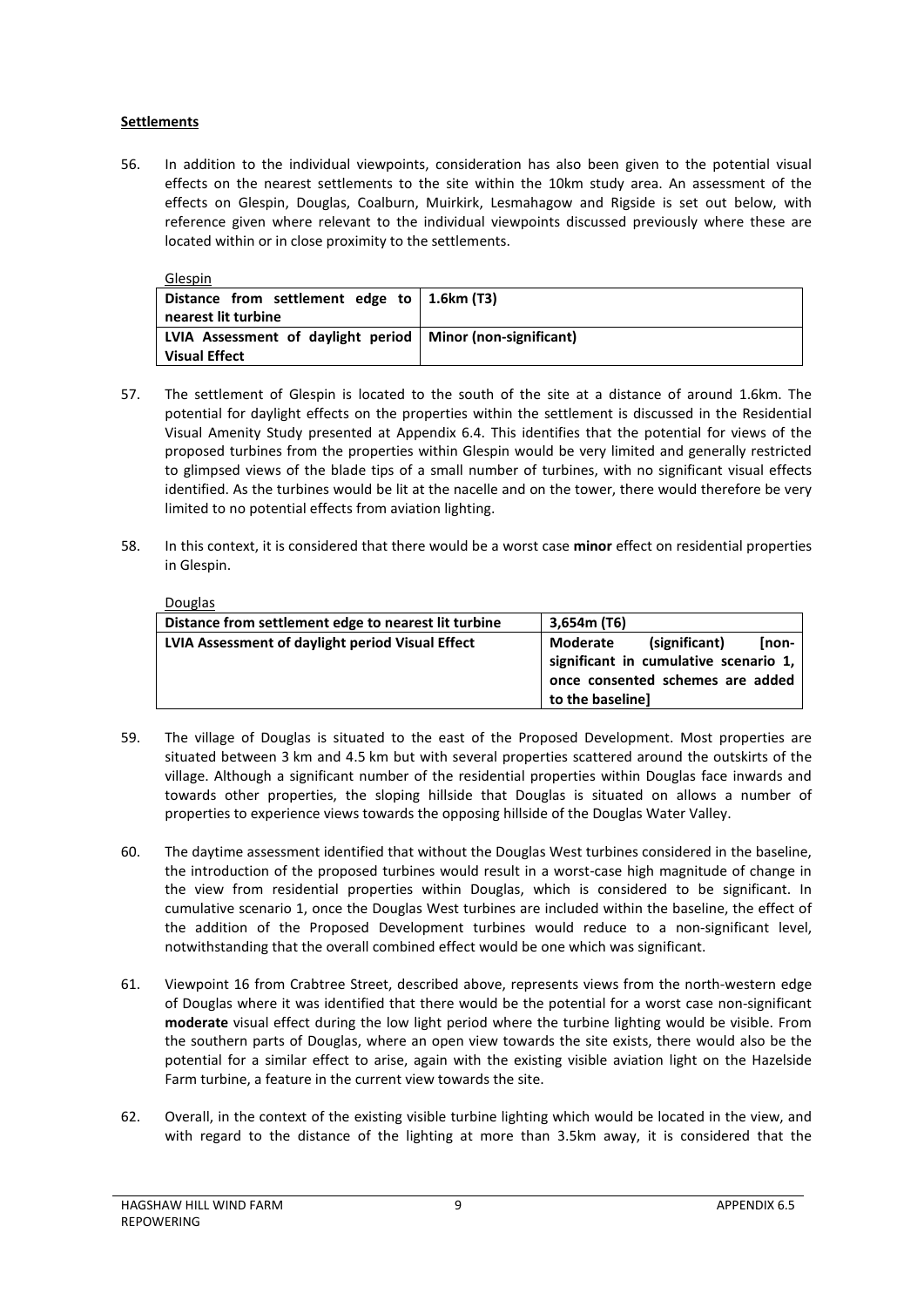additional lighting would not be a dominant feature upon the experience of visual receptors as they move in and around Douglas during periods where the turbine lighting would be visible.

#### Coalburn

| Distance from settlement edge to nearest lit turbine | 3.778m (T14)                            |  |
|------------------------------------------------------|-----------------------------------------|--|
| LVIA Assessment of daylight period Visual Effect     | Moderate (significant) [non-significant |  |
|                                                      | cumulative scenario 1,<br>in<br>once    |  |
|                                                      | consented schemes are added to the      |  |
|                                                      | baselinel                               |  |

- 63. The linked settlements of Coalburn, Braehead, and Bellfield are situated to the north north east to north east of the site with the majority of the properties falling between 4 km and 5 km of the proposed turbines. The daytime assessment identified the potential for a moderate and significant effect to arise in the scenario whereby the consented Douglas West, Dalquhandy and Cumberhead Wind Farms are not considered as part of the baseline, reducing to a non-significant effect in cumulative scenario 1 once those turbines are considered to form part the baseline view.
- 64. Viewpoint 1, discussed above, represents the view from Braehead in Coalburn, where it was identified that the introduction of a further four lit turbines to the dusk and night time view would result in a medium magnitude of change and a worst case non-significant **moderate** visual effect during the low light period. From those other areas within Coalburn and its environs where the turbines were visible, such as along Coalburn Road, particularly as it travels over higher ground in the vicinity of Manse View and Dunn Crescent, there would also be the potential for views of the lit turbines in a similar manner to that of viewpoint 1.
- 65. Overall, in the context of the existing visible turbine lighting which would be located in the foreground of the view, and with regard to the distance of the lighting of the Proposed Development at more than 3.5km away, it is considered that the additional lighting would not be a dominant feature upon the experience of visual receptors as they move in and around Coalburn during periods where the turbine lighting would be visible.

#### *Rigside, Lesmahagow and Muirkirk*

The settlements between 5km and 10km of the site, which may have the potential to experience views of the aviation lighting are principally Rigside, Lesmahagow and Muirkirk.

Muirkirk lies around 9 km from the site and is represented in this appraisal by Viewpoint 10, discussed previously. This viewpoint serves as a worst-case representation of the view from the settlement which might be experienced during low light levels, as it is from an open location within Victory Park. Much of the settlement would have far less visibility due to the screening effects of built development. As such, whilst there would be a worst-case minor to moderate visual effect which is not significant, for much of the settlement any impact would be reduced.

Rigside lies around 9 km away and was identified to experience a moderate significant effect in the main assessment scenario, where other consented schemes are not considered, reducing to a nonsignificant effect in cumulative scenario 1, where these schemes are considered to form a part of the baseline view. This same assessment would apply equally to the night-time period, where once the turbine lighting associated with the consented Douglas West, Dalquhandy and Cumberhead schemes is considered to form a part of the baseline, the effect of the Proposed Development would reduce. However, in this instance it is not considered that the effects would be significant at this distance, once the manner in which the lighting would dissipate over this distance and form part of a much wider panorama of the view, which includes the notable lighting at the Dewars Bonded Warehouse, is considered.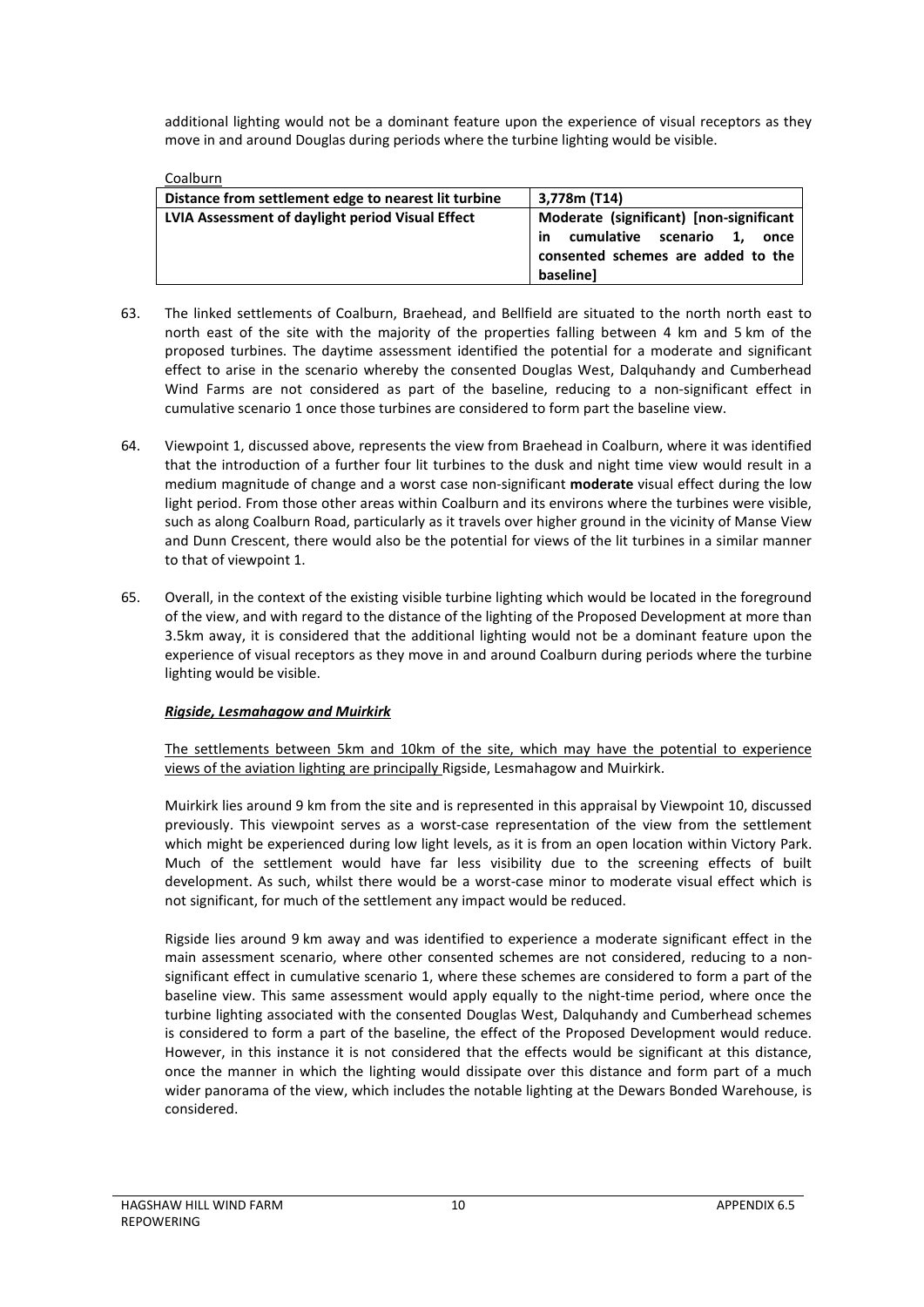Lesmahagow lies to the north of the site, again at around 9 km away. Whilst the turbines may be visible from parts of the settlement, as with the effects illustrated for Viewpoint 10 in Muirkirk, it is not considered that the effect would be a significant one. The lit turbines would not be a dominant feature upon the experience of visual receptors in Lesmahagow.

## **Road Users**

66. Consideration has also been given to the potential visual effects on road users across the 10km study area. An assessment of the effects on the principal roads from which the lighting would be theoretically visible (the M74 and the A70) is set out below. Where appropriate, reference is given to the individual viewpoints discussed previously and the corresponding visualisations, where these are located within or in close proximity to the roads.

M74

| .                                                                  |              |
|--------------------------------------------------------------------|--------------|
| Distance from road at its nearest point to the nearest lit turbine | 6km (T14)    |
| LVIA Assessment of daylight period Visual Effect                   | <b>Minor</b> |

- 67. The M74 runs in a north north-west to south south-east direction to the east of the site. At its closest point between junctions 11 and 12 near Happendon Services, the route passes approximately 6km to the east of the nearest turbine (T14).
- 68. The daytime assessment established that travelling northwards views of the turbines would be limited to a very brief section of the motorway immediately north of Junction 12, which cars travelling at typical motorway speed would pass within a matter of seconds. It is therefore considered that there would be no greater than a very low magnitude of change in the view from the M74 travelling northwards and at most a minor effect which would not be significant. When travelling southwards there would be a number of locations where there are clear views of the proposed turbines at a distance of around 6 km, but again no greater than a minor effect.
- 69. During the low light period when the lit turbines would be visible, there would be the potential visibility of up to seven lit turbines from the same brief sections of the M74 as described above with regard to the daytime period. However, as with the daytime, the nature of the speed of travel on the motorway is such that sections would be passed in a very short period of time during which, at 6km away, the lit turbines would be a noticeable but minor element in the view, which would not result in any more than the same minor effect as would be experienced during the daytime period. The turbine lights would be seen in the context of the numerous elements of lighting within the landscape between the motorway and the site, but also in particular with headlights and interior lights of other vehicles using the route, which would be much more notable than the turbines.

| <u>A70</u>                                                         |                           |
|--------------------------------------------------------------------|---------------------------|
| Distance from road at its nearest point to the nearest lit turbine | $1.1km$ (T1)              |
|                                                                    |                           |
| LVIA Assessment of daylight period Visual Effect                   | <b>Major within 3-4km</b> |

- 70. The A70 runs to the south of the site through the Douglas Valley, between Lanark and Ayr. As this road passes to the south of the site, on the western side of Glespin, it passes approximately 1.13km from the nearest proposed turbine (T1).
- 71. The daytime assessment identified that the Proposed Development would be visible to varying degrees along much of the route within 15km of the proposed turbines. The ZTV illustrates the extent of theoretical visibility along the route, with clear areas of no visibility between Glenbuck and Carmacoup, at Glespin, and further afield at Carbellow. Overall, the worst case visual effects were identified to occur in close proximity to the Proposed Development, within 3km to 4km of the turbines, where there would be high magnitude of change in the view resulting in a major effect which is significant.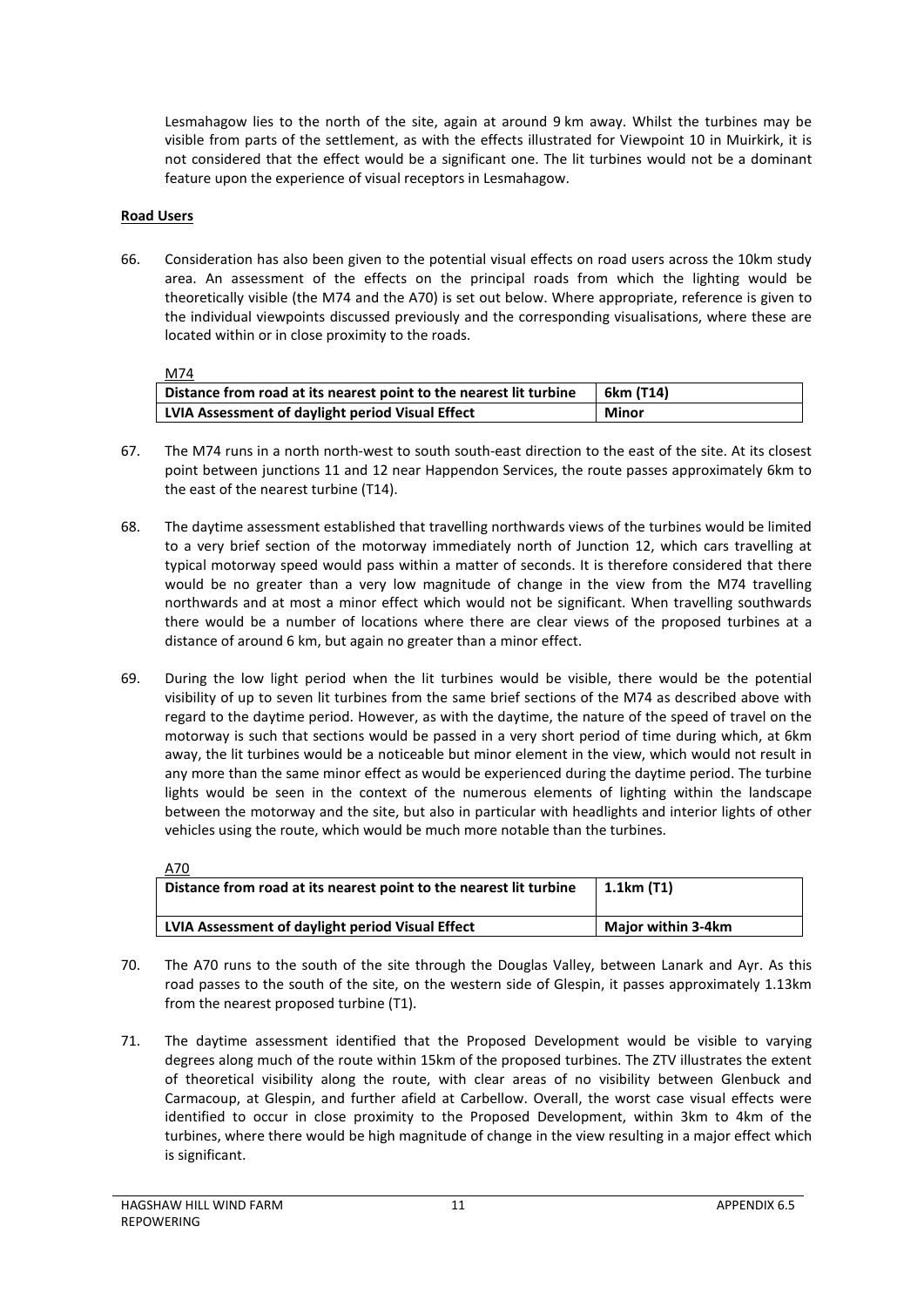72. From the same areas where the turbines would be visible during the day, there would be the potential for visibility of a number of the lit turbines during low light conditions. However, the existing aviation light on the Hazelside Farm turbine is already visible from many locations along the route, along with other existing lighting from properties and other vehicles. The turbine lighting would be a notable element in the view from some short sections of the route, which may result in some localised significant effects from the sections in closest proximity to the site, to the east of Glespin. However, at no point would the lighting become a dominant element of the view, nor change the overall character of travelling along the route as it is currently experienced.

#### <span id="page-13-0"></span>**Summary of Landscape and Visual Effects**

The assessment of landscape and visual effects of aviation lighting has identified that the visible lighting would be screened by landform and topography from much of the surrounding 10km, in particular from large sections of the M74 and A70, with views generally seen in areas where night time lighting is a familiar element of the landscape. There would be the potential for significant effects on the character of the landscape in the immediate vicinity of the site during low-light levels. Additionally, significant effects have also been identified for visual receptors who are not in the vicinity of artificial light sources (such as car headlights, dashboard lights, or bright torches) in the vicinity of the A70 within up to around 3km of the site, in particular the section to the east of Glespin. Such an effect would however only be likely to be experienced by a relatively small number of transient receptors, as it is a sparsely populated area, with few receptors being likely to take in the view in the dark conditions away from artificial lighting.

73. Overall, it is acknowledged that there are a small number of additional significant landscape and visual effects which would occur during low-light levels, over and above those which have been identified in relation to the daytime. These limited effects should be taken forward and considered within the wider planning balance when assessing the overall acceptability of the proposals.

| <b>Summary Table</b>            |                                               |              |  |
|---------------------------------|-----------------------------------------------|--------------|--|
| Receptor                        | <b>Worst Case Level of Effect</b>             | Significant? |  |
| Landscape Character Areas       |                                               |              |  |
| <b>Rolling Moorland</b>         | Major (up to approximately 2km from the site) | Yes          |  |
| <b>LVIA Viewpoints</b>          |                                               |              |  |
| VP1 - Braehead, Coalburn        | Moderate                                      | No           |  |
| VP16 – Crabtree Street, Douglas | <b>Moderate</b>                               | No           |  |
| VP10 - Victory Park, Muirkirk   | <b>Moderate/Minor</b>                         | No           |  |
| Settlements                     |                                               |              |  |
| Glespin                         | <b>Minor</b>                                  | No           |  |
| Douglas                         | Moderate                                      | No           |  |
| Coalburn                        | <b>Moderate</b>                               | No           |  |
| Between 5 and 10km (Rigside     | <b>Moderate/Minor</b>                         | No           |  |
| Lesmahagow and Muirkirk)        |                                               |              |  |
| Road Users                      |                                               |              |  |
| M74                             | <b>Minor</b>                                  | No           |  |
| A70                             | Major (where visible up to 3km)               | Yes          |  |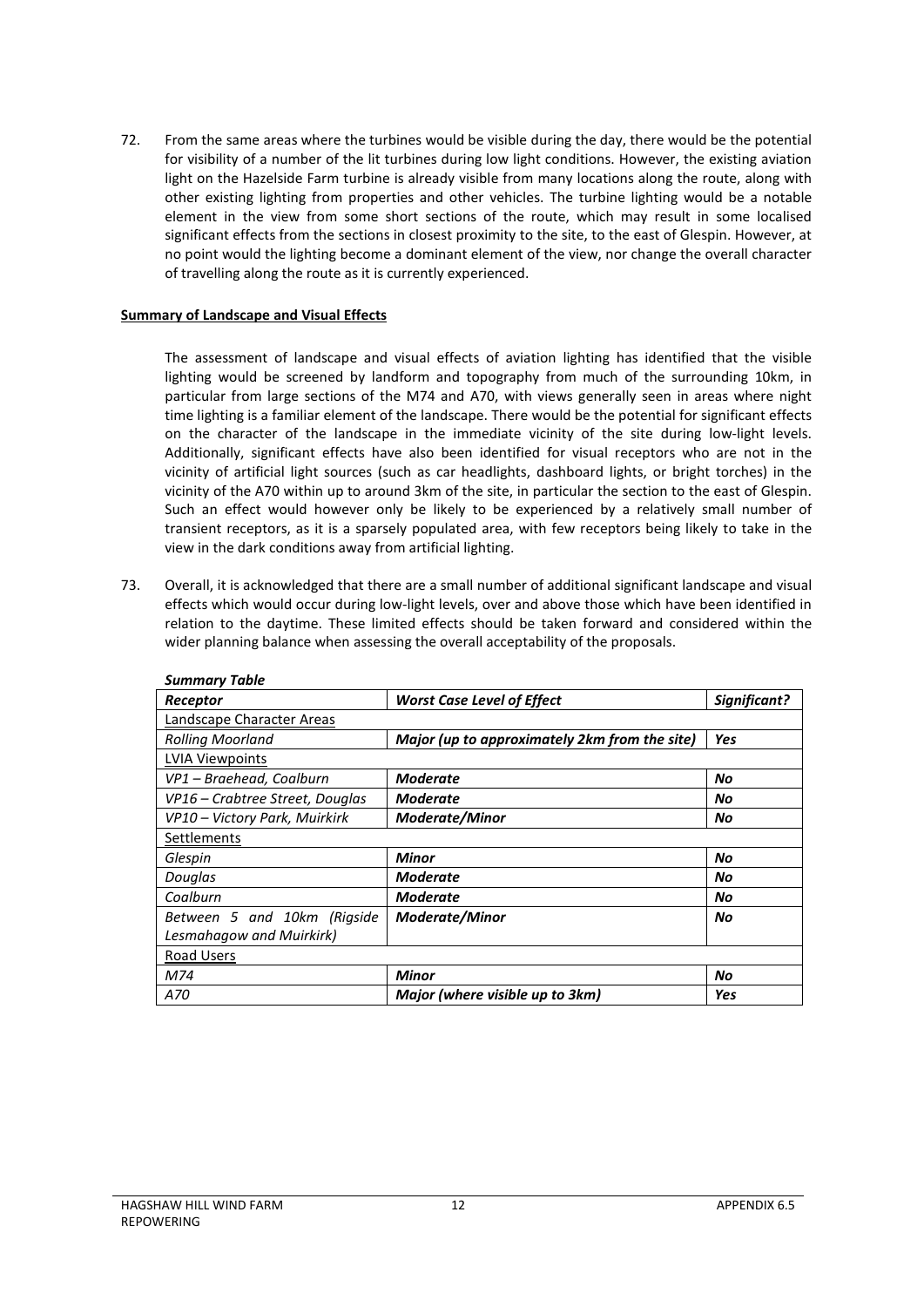## <span id="page-14-0"></span>**ANNEXE 1 - VISIBLE TURBINE LIGHTING ASSESSMENT: CRITERIA AND METHODOLOGY**

1. The primary source of best practice for Landscape and Visual Impact Assessment (LVIA) in the UK is *'The Guidelines for Landscape and Visual Impact Assessment', 3rd Edition (GLVIA3) (Landscape Institute and the Institute for Environmental Management and Assessment, 2013)*. The assessment criteria for the assessment of effects of visible turbine lighting has been developed in accordance with the principles established in this best practice document. It should however be acknowledged that GLVIA3 establishes guidelines not a specific methodology. The preface to GLVIA3 states:

*'This edition concentrates on principles and processes. It does not provide a detailed or formulaic 'recipe' that can be followed in every situation – it remains the responsibility of the professional to ensure that the approach and methodology adopted are appropriate to the task in hand.'* 

- 2. The assessment criteria set out below have therefore been developed specifically for this appraisal to ensure that the methodology is fit for purpose.
- 3. The purpose of an LVIA when undertaken in the context of an Environmental Impact Assessment (EIA) is to identify any likely significant landscape and visual effects arising as a result of the proposals. An LVIA should consider both:
	- *effects on the landscape as a resource in its own right (the landscape effects); and*
	- *effects on specific views and visual amenity more generally (the visual effects).*
- 4. It is recognised that in some circumstances, it may be possible for turbine lighting to result in a significant effect on the character of the surrounding landscape. For example, if the proposed wind energy development is located within or in close proximity to a designated dark sky area, or is remote from existing sources of visible lighting, such as residential areas, commercial or industrial sites, farms, or major roads.
- 5. For wind energy developments which are not located in such areas, it is considered that there would be no potential for significant effects on landscape character to arise from visible turbine lighting of the type proposed. This is because in these areas the character of the landscape during low natural light levels is already in part characterised by the presence of artificial lighting. Therefore, the addition of visible turbine lighting would not have the potential bring about a fundamental change to the characteristics of the landscape.
- 6. The proposed wind farm lies away from recognised dark sky areas, within a surrounding landscape context which contains some existing sources of artificial light, particularly within surrounding settlements, industrial developments and along highways. However, it is understood that an assessment of the potential for significant effects on landscape character should be undertaken, due to the location of the site itself within an area which is less characterised by the presence of visible light. Therefore, criteria are set out below for the assessment of both landscape character and visual effects.
- 7. For a daytime assessment, one assesses the worst case situation (i.e. clear full visibility as if a perfect day). A daytime assessment can therefore describe the full extent of that clear visibility, or lack of it, as a moment in time. For this study, it is not just the reverse. What is required is an understanding of low light level conditions which seeks to cover all the periods, both evening; dawn; gloomy winters day and after dark, in which the lights will to some degree be visible. This also seeks to cover the period just after it begins to get dark; the period just before it actually gets dark; the period in the middle as it moves from one to the other and the time after it is dark but a moonlit night affords some view of the landscape.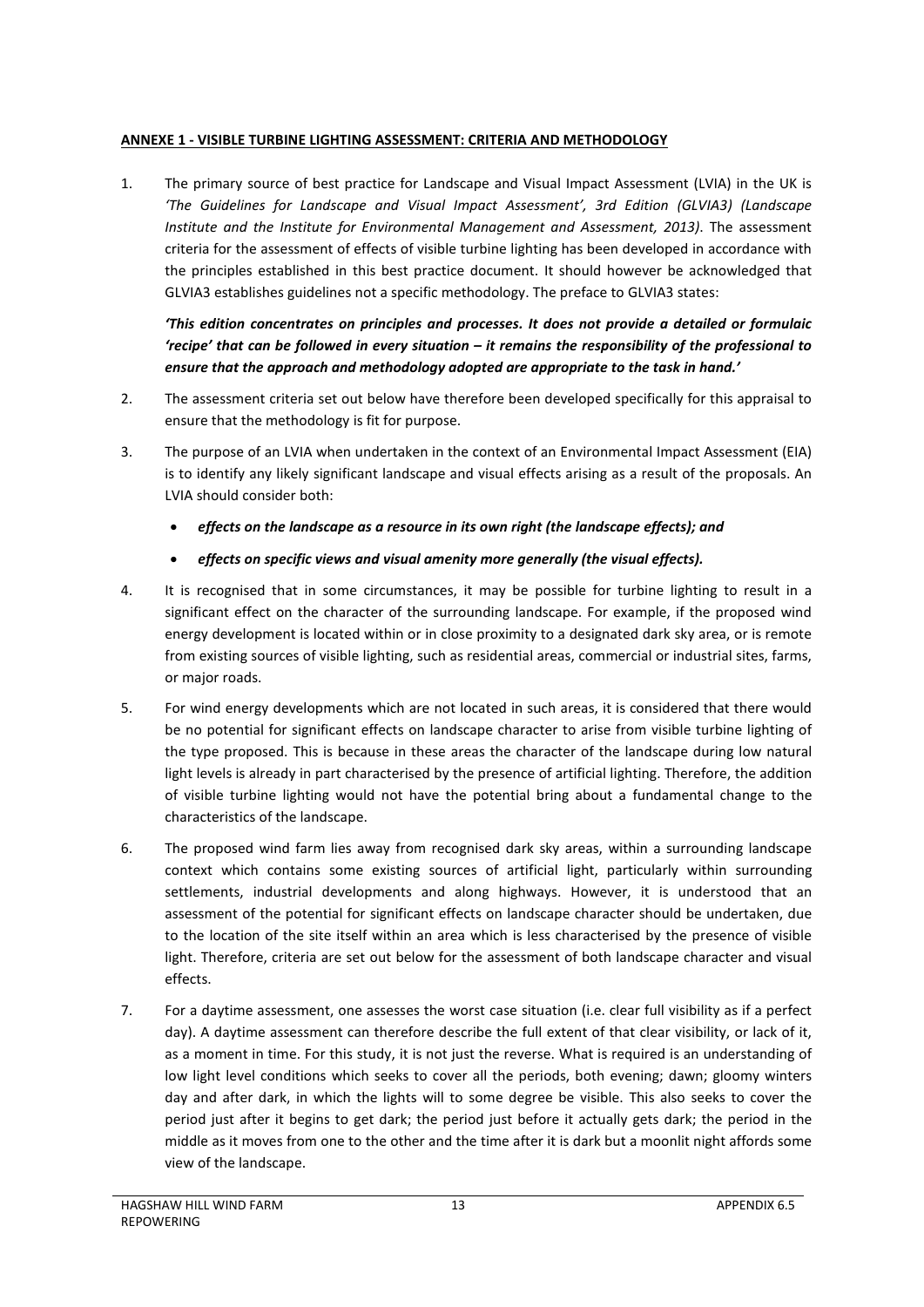- 8. If one described a situation in detail, (e.g. just before sunset with the setting sun still illuminating part of the landscape; part going into deep shadow; a ridgeline in silhouette; the mid-ground in semidarkness and a partially lit foreground because the street lights had just come on) this would be a snapshot in time for that viewpoint. Half an hour earlier in would have been different, as it would half an hour later, or at dawn, and that is before the matter of how it would have looked on another day earlier or later in the year is considered. Whether the description was looking east at sunset, or east at dawn would also radically change the description of what was seen and its impact. The report shall try to capture a single assessment that represents a typical judgement for the location in low light conditions, but not a specific set of conditions.
- 9. Such an assessment that was more specific would become very much larger, with the need to visit viewpoints at multiple times and in a range of light conditions, including dawn and dusk, to get the east - west, sunset - sunrise element. This could lead to multiple written descriptions and assessments for each location for both visual amenity and character effects. It is understood that this represents of proportional approach to the production of the low light assessment.

## *Nature (Sensitivity) of Landscape Character*

- 10. The nature or sensitivity of landscape character reflects its susceptibility to change and any values associated with it. It is essentially an expression of a landscape's ability to accommodate a particular type of change. It varies depending on the physical and perceptual attributes of the landscape including but not necessarily limited to: scale; degree of openness; landform; existing land cover; landscape pattern and complexity; the extent of human influence in the landscape; the degree of remoteness/wildness; perception of change in the landscape; the importance of landmarks or skylines in the landscape; intervisibility with and influence on surrounding areas; condition; rarity and scenic quality of the landscape, and any values placed on the landscape including any designations that may apply. Additionally, for a consideration of landscape character during low light levels, a key further consideration is the extent to which existing artificial light sources are present in the landscape during low natural light levels.
- 11. In this assessment, the nature or sensitivity of landscape character shall be considered with reference to published landscape character areas/types. Information regarding the key characteristics of these character areas/types shall be extrapolated from relevant published studies. Together with on-site appraisal, an assessment of landscape sensitivity to visible wind turbine aviation lighting shall be undertaken, employing professional judgement.
- 12. The nature or sensitivity of landscape character shall be described as very high, high, medium, low or very low.

## *Nature (Sensitivity) of Visual Receptors*

13. The nature or sensitivity of a visual receptor group reflects their susceptibility to change and any values associated with the specific view in question. It varies depending on a number of factors such as the occupation of the viewer, their viewing expectations, duration of view and the angle or direction in which they would see the site. Whilst most views are valued by someone, certain viewpoints are particularly highly valued for either their cultural or historical associations and this can increase the sensitivity of the view. The following criteria are provided for guidance only and are not exclusive: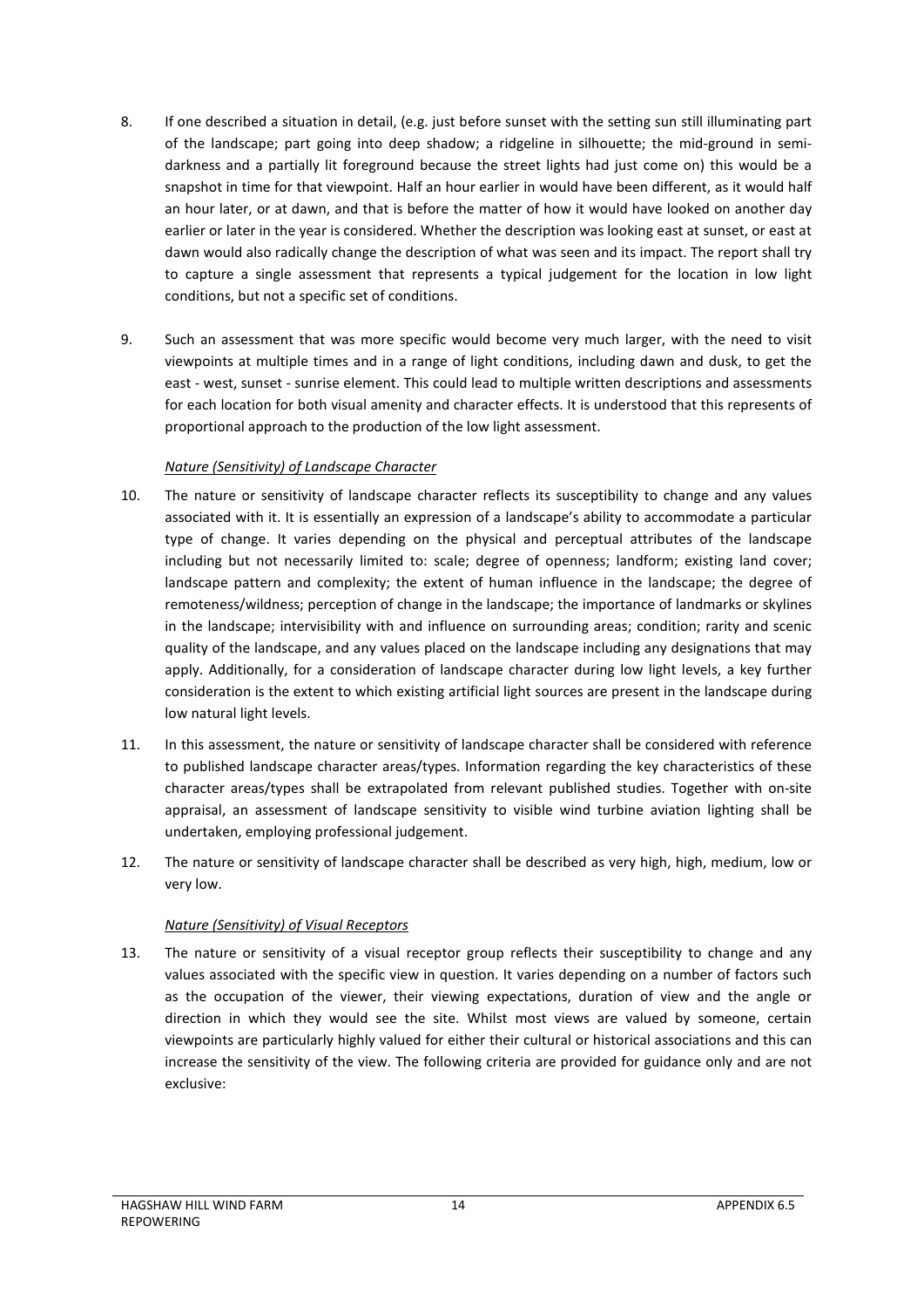- *Very Low Sensitivity – People engaged in industrial and commercial activities, or military activities, who would be unlikely to have any particular expectation of their wider night time view.*
- *Low Sensitivity - People at their place of work (e.g. offices); shoppers; users of trunk/major roads and passengers on commercial railway lines (except where these form part of a recognised and promoted scenic route). The primary interest of such receptors would not generally be on the dusk/night time view.*
- *Medium Sensitivity - Users of public rights of way and minor roads which do not appear to be used primarily for recreational activities or the specific enjoyment of the landscape; recreational activities not specifically focused on the landscape (e.g. football). Such receptors may have some interest in their dusk/night time view of the wider landscape, but generally their primary concern would be their immediate landscape context;*
- *High Sensitivity – Residents at home; users of caravan parks, campsites and 'destination' hotels; tourist attractions open after daylight hours with opportunities for views of the landscape (but not specifically focused on a particular vista); users of public rights of way or minor roads which appear to be used for recreational purposes or the specific enjoyment of the landscape during dusk/night time (often likely to be in close proximity to residential areas).*
- *Very High Sensitivity - People at recognised vantage points (often with interpretation boards) which are designed to take in a dusk/ night time view, people at tourist attractions with a focus on a specific view which is available at dusk/ night time, visitors to historic features/estates where the setting is important to an appreciation and understanding of cultural value and can be visited and appreciated during dusk/night time.*
- 14. It is important to appreciate that it is the visual receptor (i.e. the person) that has a sensitivity and not a property, public right of way or road. Therefore, a large number of people may use a motorway during dusk/ night time, for example, but this does not increase the sensitivity of the receptors using it. Conversely, a residential property may only have one person living in it but this does not reduce the sensitivity of that one receptor.
- 15. Where judgements are made about the sensitivity of assessment viewpoints, the sensitivity rating provided shall be an evaluation of the sensitivity of the receptor represented by the viewpoint and not a reflection of the number of people who may experience the view.
- 16. It is also important not to confuse the concept of visual sensitivity with the perception of wind turbines. It is acknowledged that some people consider wind turbines to be unattractive, but many people also enjoy the sight of them. This matter is therefore not a factor when determining sensitivity.

## *Nature (Magnitude) of effects on Landscape Character*

- 17. The magnitude of effect on landscape character from visible lighting during low light periods is influenced by the resulting alteration to the physical and perceptual characteristics of the landscape. Professional judgement shall be used as appropriate to determine the magnitude using the following criteria as guidance only. In doing so, it is recognised that usually the landscape components in the immediate surroundings, including any visible lighting, have a stronger influence on the sense of landscape character than distant features whilst acknowledging the fact that more distant features can have an influence on landscape character as well.
	- Very Low Magnitude of Change No notable introduction of new visible lighting into the landscape; resulting in negligible change to the key physical and/or perceptual attributes of the landscape during the low light period.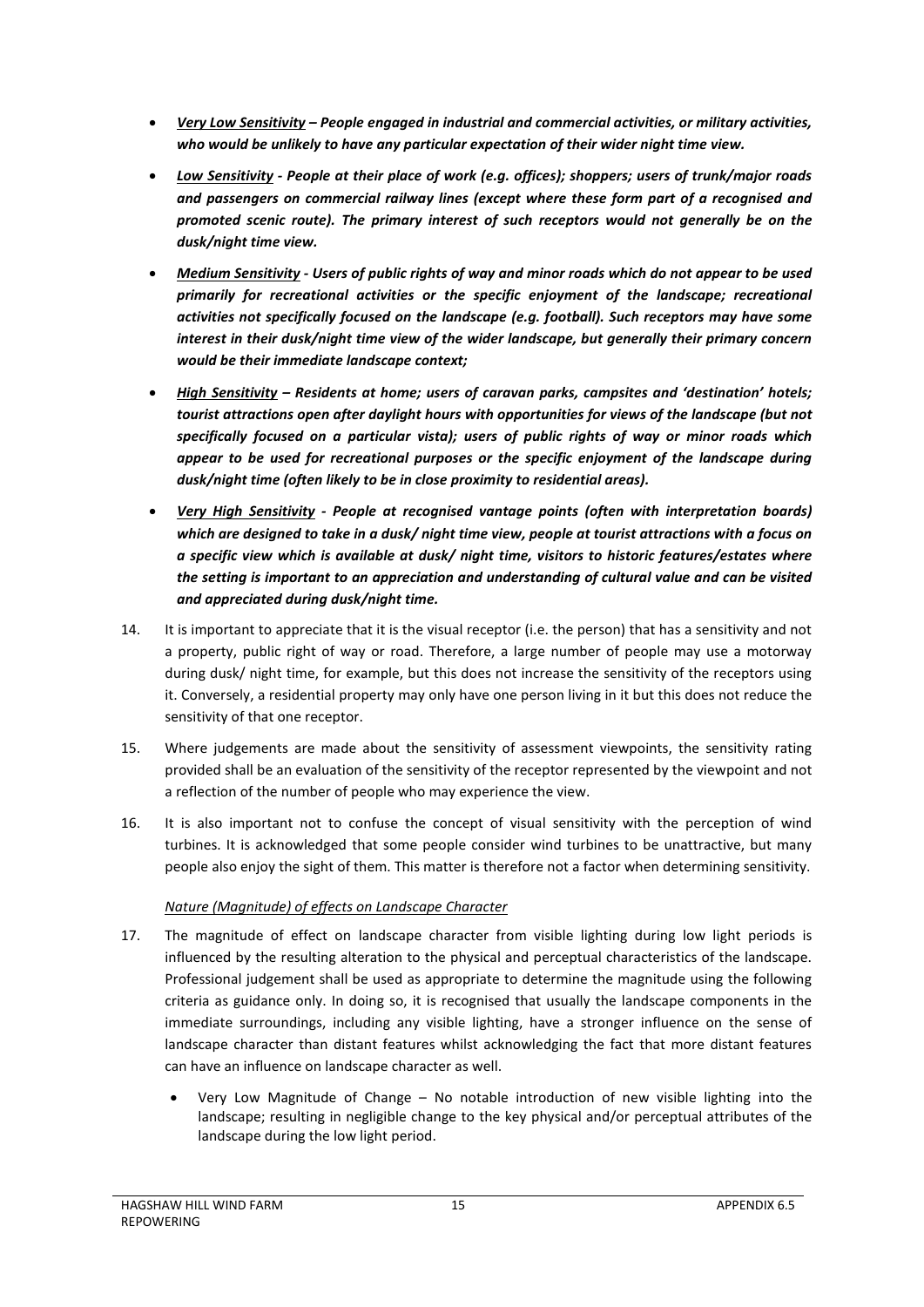- Low Magnitude of Change Introduction of a minor new extent of visible lighting into the landscape; resulting in a minor alteration to the key physical and/or perceptual attributes of the landscape during the low light period.
- Medium Magnitude of Change Introduction of some notable new visible lighting into the landscape; resulting in some notable change to the key physical and/or perceptual attributes of the landscape during the low light period.
- High Magnitude of Change Introduction of major new visible lighting into the landscape; resulting in a major change to the key physical and/or perceptual attributes of the landscape during the low light period.
- Very High Magnitude of Change Introduction of dominant new visible lighting into the landscape; resulting in a profound change to the key physical and/or perceptual attributes of the landscape during the low light period.

## *Nature (Magnitude) of effects on views and visual amenity*

- 18. Visual effects are caused by the introduction of new elements into the views of a landscape, or the removal of elements from the existing view. In this case the effects would be brought about by the addition of visible lighting.
- 19. Professional judgement shall be used to determine the magnitude of impacts using the following criteria as guidance only:
	- *Very Low Magnitude of Change - No change or negligible change in views;*
	- *Low Magnitude of Change - Some change in the view that is not prominent but visible to some visual receptors;*
	- *Medium Magnitude of Change - Some change in the view that is clearly notable in the view and forms an easily identifiable component in the view;*
	- *High Magnitude of Change - A major change in the view that is highly prominent and has a strong influence on the overall view.*
	- *Very High Magnitude of Change – A change in the view that has a dominating or overbearing influence on the overall view.*
- 20. Using this set of criteria, determining levels of magnitude is primarily dependant on how prominent the lighting associated with the development would be in the landscape, and what may be judged to flow from that prominence or otherwise.
- 21. For clarification, the use of the term 'prominent' relates to how noticeable the lighting associated with the development would be. This is affected by how close the viewpoint is to the development but not entirely dependent on this factor. Other modifying factors include: the focus of the view, visual screening and the nature and scale of other landscape features and visible lighting within the view. Rather than specifying crude bands of distance at which the turbines will be dominant, prominent or incidental to the view etc, the prominence of the turbines in each view is described in detail for each viewpoint or receptor group taking all the relevant variables into consideration.

## *Consideration of the Duration and Reversibility of effect*

22. Prior to the publication of GLVIA3, LVIA practice had evolved over time in tandem with most other environmental disciplines to consider significance principally as a function of two factors, namely: the sensitivity of the receptor and the magnitude of the effect (the term 'magnitude' being a word most commonly used in LVIA and most other environmental disciplines to describe the size or scale of an effect).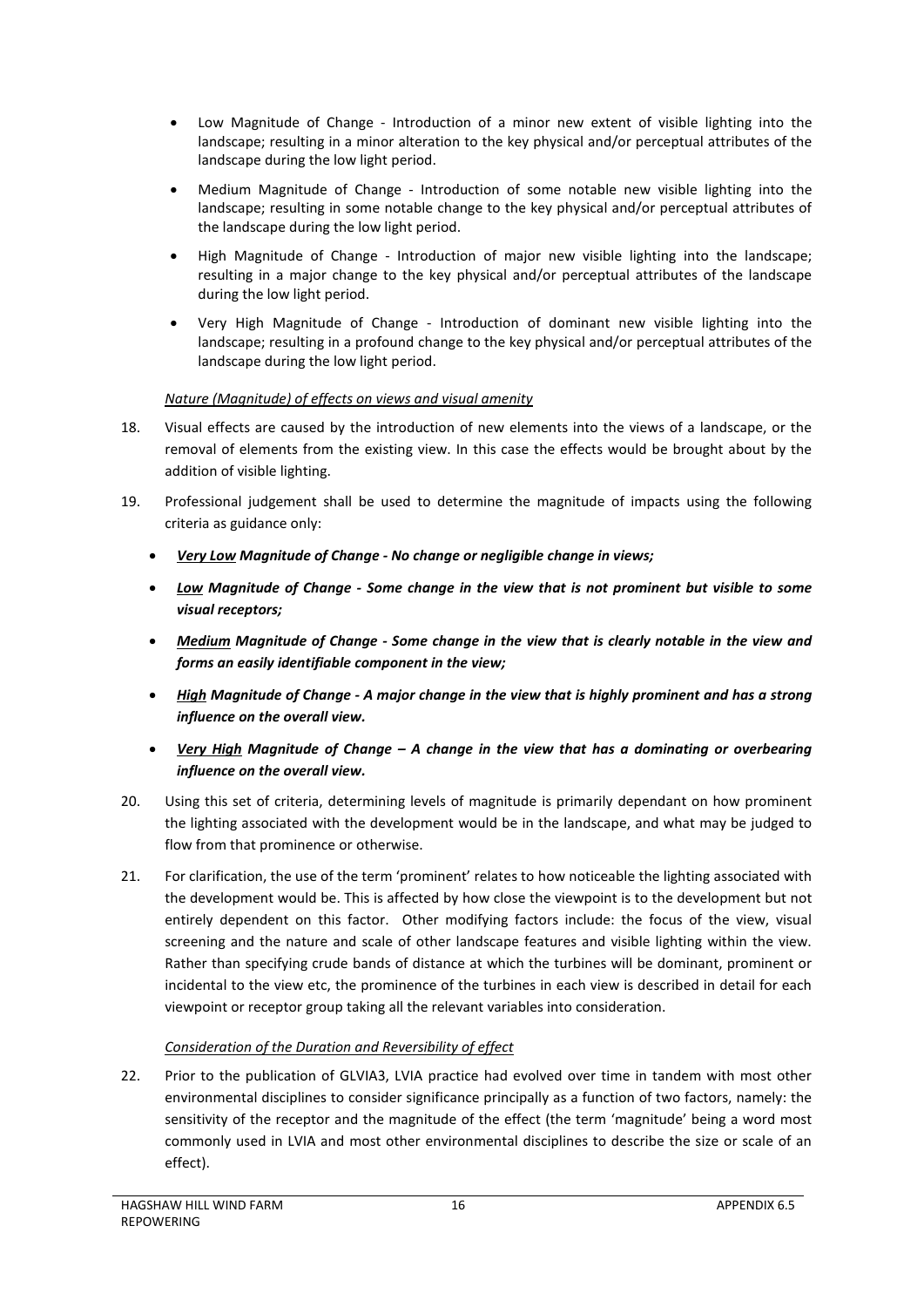- 23. The flow diagram on page 39 of GLVIA3 now suggests that the magnitude of effect is a function of three factors (the size/scale of the effect, the duration of the effect and the reversibility of the effect). This however is somewhat problematic in the context of assessing wind energy development. This is because wind energy developments are generally consented for a time limited period and are largely reversible at the end of their operational period. Whilst this is a material consideration in the planning balance it does not however reduce the scale of the effect during the period in which the scheme is operational (i.e. the 'magnitude' of the effect in the traditional and commonly understood sense of the word). In this regard, it would be incorrect to report a lesser magnitude of change to the view during the operational phase as a result of the time limited period of the effect, or the relative reversibility of the effect.
- 24. The approach proposed to be taken in this assessment is therefore to consider magnitude of effect solely as the scale or size of the effect in the traditional sense of the term 'magnitude'.

## *Level of effect*

- 25. The purpose of an LVIA when produced in the context of an EIA is to identify any significant effects on landscape and visual amenity arising from the proposed development.
- 26. The Electricity Works (Environmental Impact Assessment) (Scotland) Regulations 2017 do not define a threshold at which an effect may be determined to be significant. In certain other environmental disciplines there are regulatory thresholds or quantative standards which help to determine the threshold of what constitutes a significant effect. However, in LVIA, any judgement about what constitutes a significant effect is the judgement of a competent and appropriately qualified professional assessor.
- 27. The level (relative significance) of the landscape and visual effects is determined by combining judgements regarding sensitivity of the landscape or the viewer, the magnitude of change, duration of effect and the reversibility of the effect. In determining the level of residual effects, all mitigation measures are taken into account.
- 28. The level (relative significance) of effect shall be described as Major, Major/Moderate, Moderate, Moderate/Minor, Minor, Slight/No Effect or No Effect. No Effect may also be recorded as appropriate where the effect is so negligible it is not even noteworthy.
- 29. In the assessment, those effects described as Major, Major/Moderate and in some cases Moderate may be regarded as significant effects as required by the EIA Regulations. These are the effects which the authors of the LVIA consider to be most material in the decision making process.

#### **Production of the Zone of Theoretical Visibility (ZTV) Plan**

- 30. A Zone of Theoretical Visibility (ZTV) illustrates the extents from which a feature (in this case the visible lighting from several wind turbines) would theoretically be visible within a defined study area.
- 31. ZTVs are generated assuming a 'bare ground' terrain model. This means that the ZTVs presented are generated from topographical data only and they do not take any account of vegetation or the built environment, which may screen views of the development. They are, as such, a 'worst case' zone of visual influence and considerably over-emphasises the actual visibility of the scheme. In reality trees, hedges and buildings may restrict views of the development from many of the areas rendered as within the ZTV.
- 32. A further assumption of ZTVs is that climatic visibility is 100% (i.e. visibility is not impeded by moisture or pollution in the air). In reality, such atmospheric conditions are relatively rare. Mist, fog, rain and snow are all common weather occurrences, which would regularly restrict visibility of the lighting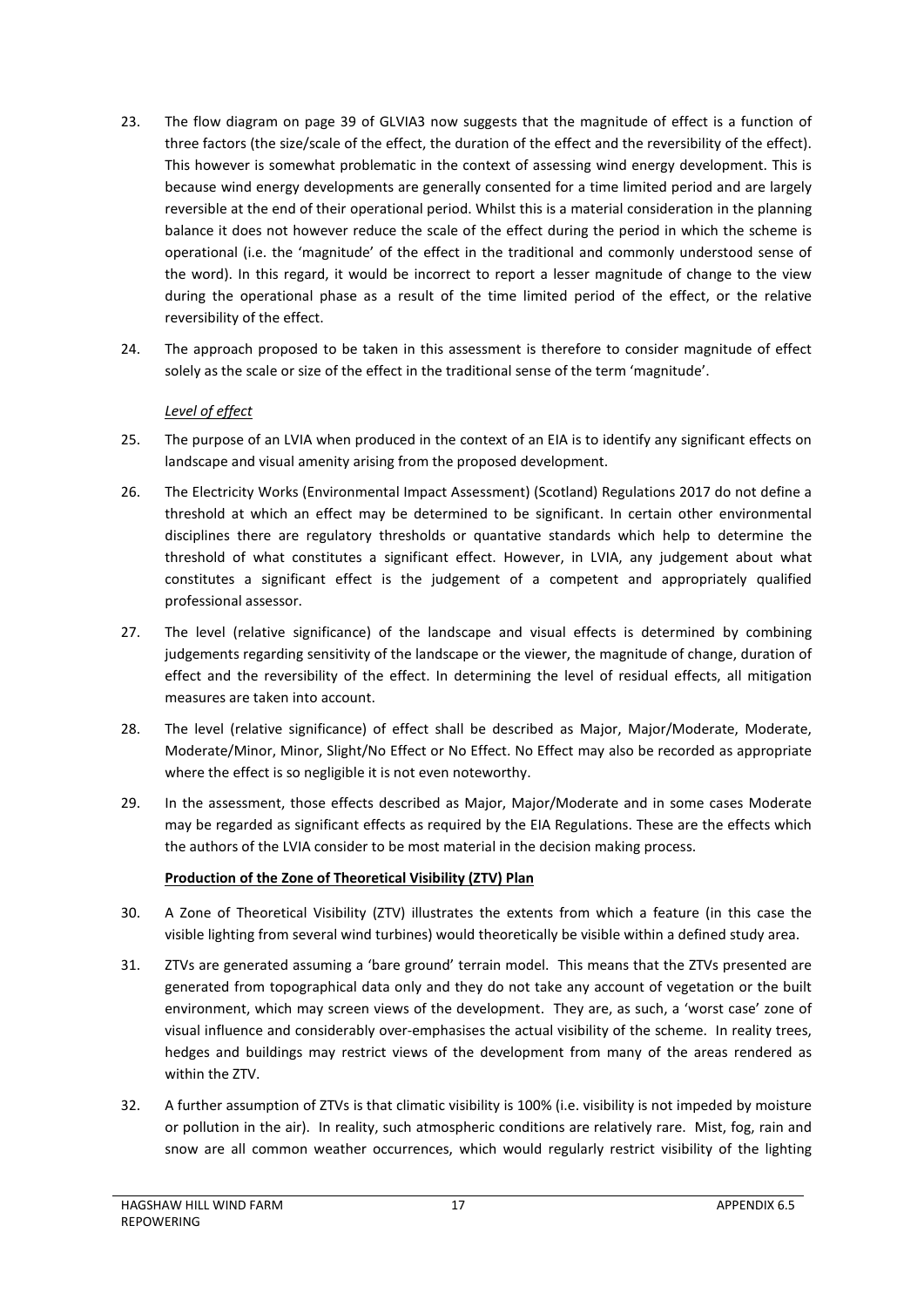associated with the development from some of the areas within the ZTV; this being an incrementally more significant factor with distance from the site. Atmospheric pollution is not as significant as it is in other parts of the country but is still present and would also restrict actual visibility on some occasions, again more so with distance from the site.

- 33. A ZTV shall be generated using specialist computer software package 'WindFarm' by ReSoft Ltd. The programme uses topographical height data (OS Terrain 50) to build a terrain model. The programme then renders the model using a square grid to illustrate whether the turbine lighting would be visible in each 50m x 50m square on the grid for a specified distance in every direction from the site.
- 34. A digital ZTV shall be prepared to illustrate the theoretical visibility of the turbine lighting for a radius of 10km around the site. It should be noted that when light travels from its source it diminishes in intensity, limiting the area that its source can illuminate, a process known as 'light attenuation' or 'falloff'. Therefore, whilst the ZTV would not illustrate any reduction in intensity it should be recognised that the aviation lighting would diminish in intensity with distance from the wind farm.
- 35. It should be noted that there are several limitations to the use of ZTVs. For a discussion of these limitations please refer to Visual Representation of Wind farms – Version 2.2 (SNH February 2017). In particular, it should be noted that the ZTV plan shall simply illustrate theoretical visibility and will not imply or assign any level of significance to those areas identified as being within the ZTV. A ZTV is a tool to assist the Landscape Architect to identify where the turbine lighting would potentially be visible from, however the assessment of landscape and visual effects shall not rely solely on the ZTV and in all cases professional judgement shall be used to evaluate the significance of effects.

## **Production of the Dusk Period Visualisations**

## *Introduction*

- 36. SNH Guidance, Visual Representation of Wind Farms, Version 2.2, February 2017, considers the matter of visible turbine lighting at paragraphs 174 to 177. This highlights that '*Where an illustration of lighting is required, a basic visualisation showing the existing view alongside an approximation of how the wind farm might look at night with aviation lighting may be useful'.* It goes on to note that *'This is only likely to be required in particular situations where the wind farm is likely to be regularly viewed at night (e.g. from a settlement, transport route) or where there is a particular sensitivity to lighting (e.g. in or near a Dark Sky Park or Wild Land Area)'.* It is also clear that *'Not all viewpoints will need to be illustrated in this way'.*
- 37. The following section provides background information in relation to the Dusk Period Visualisations which it is proposed are prepared to illustrate the visible lighting proposed as part of the wind farm. The text explains how the photography shall be taken and how the visualisations are to be prepared and presented. It includes instructions for how it is expected that the visualisations should be viewed and explains the limitations of the visualisation material.

## *Dusk Period Photography*

38. SNH advises that *'The visualisation should use photographs taken in low light conditions, preferably when other artificial lighting (such as street lights and lights on buildings) are on, to show how the wind farm lighting will look compared to the existing baseline at night. It is only necessary to illustrate visible lighting, not infrared or other alternative lighting requirements'.* It goes on to note that *'We have found that approximately 30 minutes after sunset provides a reasonable balance between visibility of the landform and the apparent brightness of artificial lights, as both should be visible in the image. It is important that the photographs represent the levels of darkness as seen by the naked eye at the time and the camera exposure does not make the image appear artificially brighter than it is in*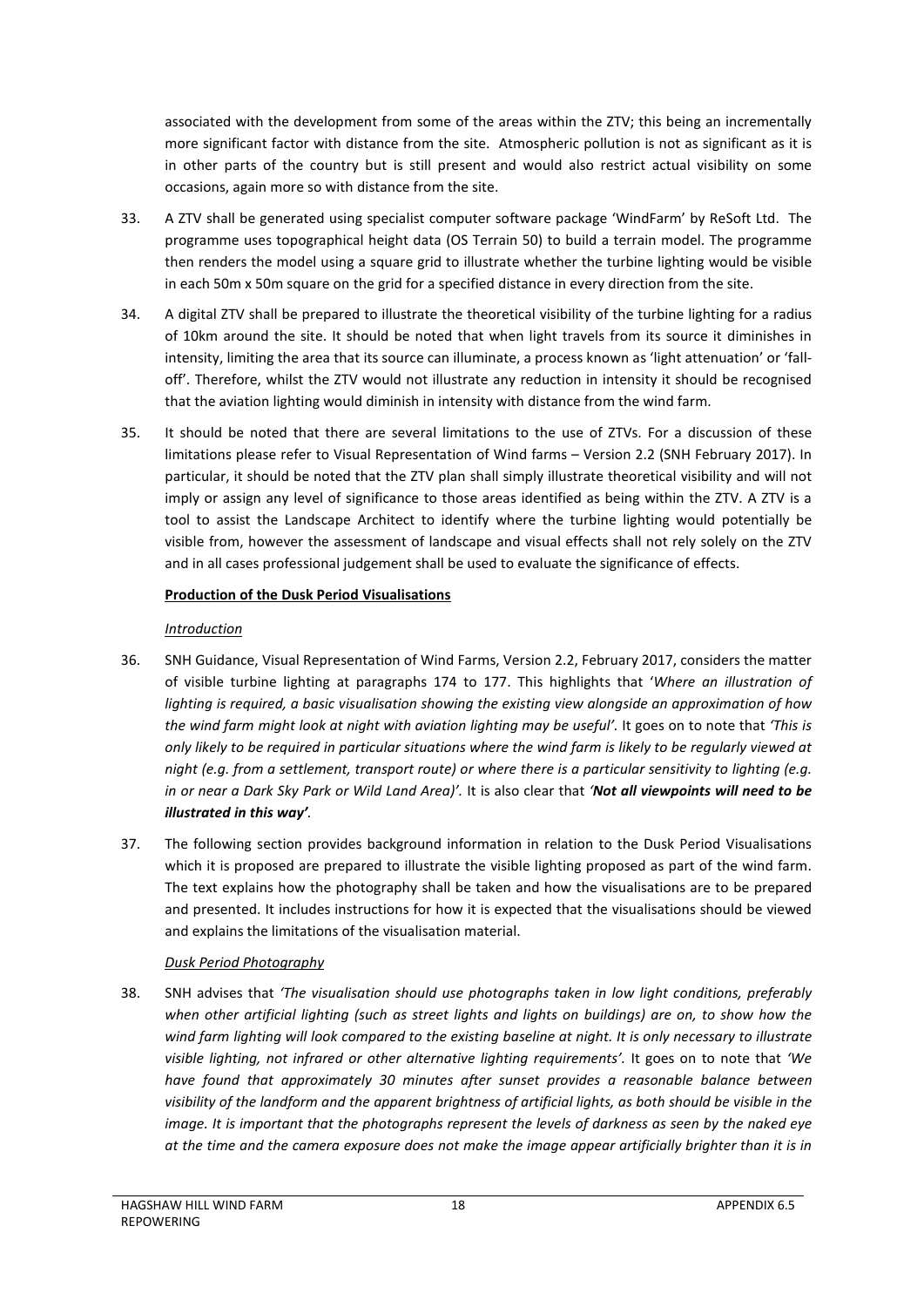*reality. It can also be helpful to note the intensity of other lights in the area to enable comparison (e.g. television transmitters) as this can aid the assessment process'.*

- 39. In this context, the following text explains how the baseline photography shall be taken for each viewpoint to be illustrated with a visualisation.
- 40. Each viewpoint to be illustrated with a visualisation shall be visited during the 'dusk period' and photographs taken at regular intervals as the light levels decrease across the dusk period. In particular, we shall seek to gather photographs during the period where street lighting and other light sources of visible light in the baseline are illuminated, but the landform remains partially visible. The ambient light conditions shall be recorded during each round of photography with a light meter to seek to ensure consistency across the visualisations prepared.
- 41. Baseline photographs of the existing view shall be taken using a high quality Canon 5D Mark II digital camera with a Canon EF 50mm f/1.4 USM lens. In accordance with SNH guidance, this camera shall have a full frame digital sensor.
- 42. As far as possible, photographs shall be taken in good weather and clear visibility conditions.
- 43. Neutral density graduated filters shall be used as appropriate at some viewpoints to balance the exposure within some scenes – typically where there is a contrast between bright sky and darker landform. Other than this no other filters shall be used during the photography.
- 44. Photographs shall be captured in high resolution JPEG format and as RAW metadata files.
- 45. At each viewpoint the camera shall be mounted on a levelled tripod at a height of approximately 1.5m above ground level (providing an approximation of average adult eye level).
- 46. The camera shall be set up on a panoramic rotating head and photographs taken at 30 degree increments of rotation from left to right.
- 47. In each case the camera focus shall be locked on the distant horizon (infinity). In doing so the photographs are in each case focussed on the development site whilst very close objects in the foreground may in some cases be out of focus. This approach is in line with best practice photography techniques. The exposure shall be set correctly for the centre of the development site and then locked off so that it remained constant as the camera is rotated through the panorama.

#### *Stitching of Panoramas and Post-Photographic Processing*

- 48. Each of the panoramic images presented for the Photographic Record and used for the Visualisations shall be comprised of three single frame photographs stitched together and then cropped down to a particular horizontal and vertical field of view.
- 49. The panoramic baseline photographs which illustrate a 90 degree horizontal angle of view shall be stitched in cylindrical projection as per the SNH guidance.
- 50. The photomontages which show a 53.5 degree horizontal field of view shall be based on the same single frame panoramic photographs but stitched in planar projection in accordance with the SNH guidance.
- 51. In some cases a degree of post photography processing of the raw image files may be undertaken to enhance the quality of the baseline photographs. As stated in the SNH guidance:

*'Photographic processing involves judgements - there is no process by which a 'pure' photograph can be produced without the application of human decision-making, from exposure timing to the specification of the camera, and whether this is applied manually or automatically.........'*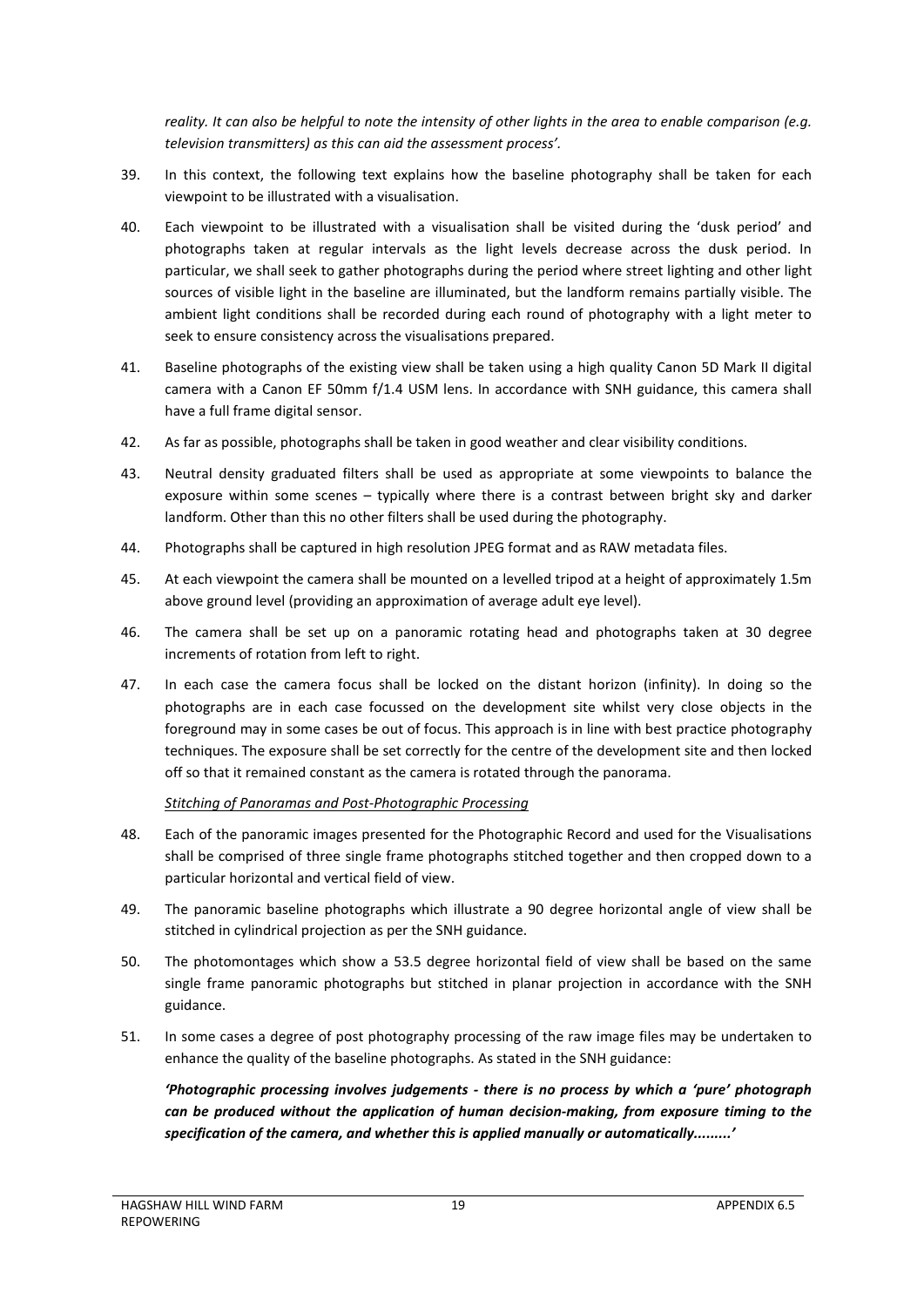## *'In reality there is no way to avoid a photograph being enhanced as this is an integral part of photography and photomontage production.'*

52. The extent of image enhancement undertaken in the production of the any photomontages will however be limited to that which would conventionally occur in a darkroom to improve the clarity of an image, and will not in each case change the essential character of the image. Overall, a minimum of post-photography image enhancement will take place and during the stitching process none of the photographs shall be distorted in terms of scaling (other than that which is an inherent and unavoidable product of stitching photography in planar projection).

## *Production of Wirelines and Photomontages*

## *Wirelines*

- 53. A wireline visualisation (sometimes also referred to as a wireframe visualisation) is a computer generated 3D outline of a particular structure (in this case a wind farm) placed on top of a 3D ground terrain model, which again is represented by a wireline. No rendering is given to any of the surfaces.
- 54. The wireline images of the proposed turbines (as well as any other cumulative turbines modelled) will be generated utilising the actual dimensions of the proposed turbines and a model of the structures placed in position over a ground terrain model generated from Ordnance Survey Terrain 50 DTM data.
- 55. The coordinates of the viewpoints will be recorded using a Global Positioning System (GPS) in the field. Checks on these coordinates will be made with reference to Google Earth. These coordinates will be used to set up viewpoints in the model from which to view the turbines. The wirelines will be generated using specialist computer software package 'WindFarm' by ReSoft Ltd.
- 56. The wireline images are generated on a bare ground model and therefore do not take account of any vegetation or the built environment between the viewpoint and the development. As such, they represent a worst case view.
- 57. For each of the viewpoints which are illustrated with a Visualisation, a wireline will be presented to scale beneath a baseline photograph to illustrate the view. The wireline images illustrate the anticipated scale and position of the turbines in relation to the terrain.

#### *Dusk Period Photomontages*

- 58. In simple terms, a photomontage is the superimposition of a rendered, photorealistic, computer generated model of a development (in this case a wind farm with visible lighting) on to a baseline photograph to illustrate how it will appear in the surrounding landscape context.
- 59. The production of the photomontages shall begin with the generation of a 3D digital ground terrain model and wireline images of the turbines, using ReSoft Ltd WindFarm software (as described above). The model of the structures is then rendered, and the lighting levels set appropriate to the date, time and orientation on which the photograph was taken.
- 60. Using world coordinates in the computer modelling programme, the photographic viewpoints for which a photomontage is to be prepared is replicated such that a view is set up looking at the structures from exactly the same location as where the baseline photograph was taken from. The view from the model is then superimposed over the original photograph and edited as necessary in Adobe Photoshop to give a final photomontage. Several known landmarks in the far distance of the baseline photographs are recorded on site using a GPS and used to check that the positioning and scale of the structures is correct.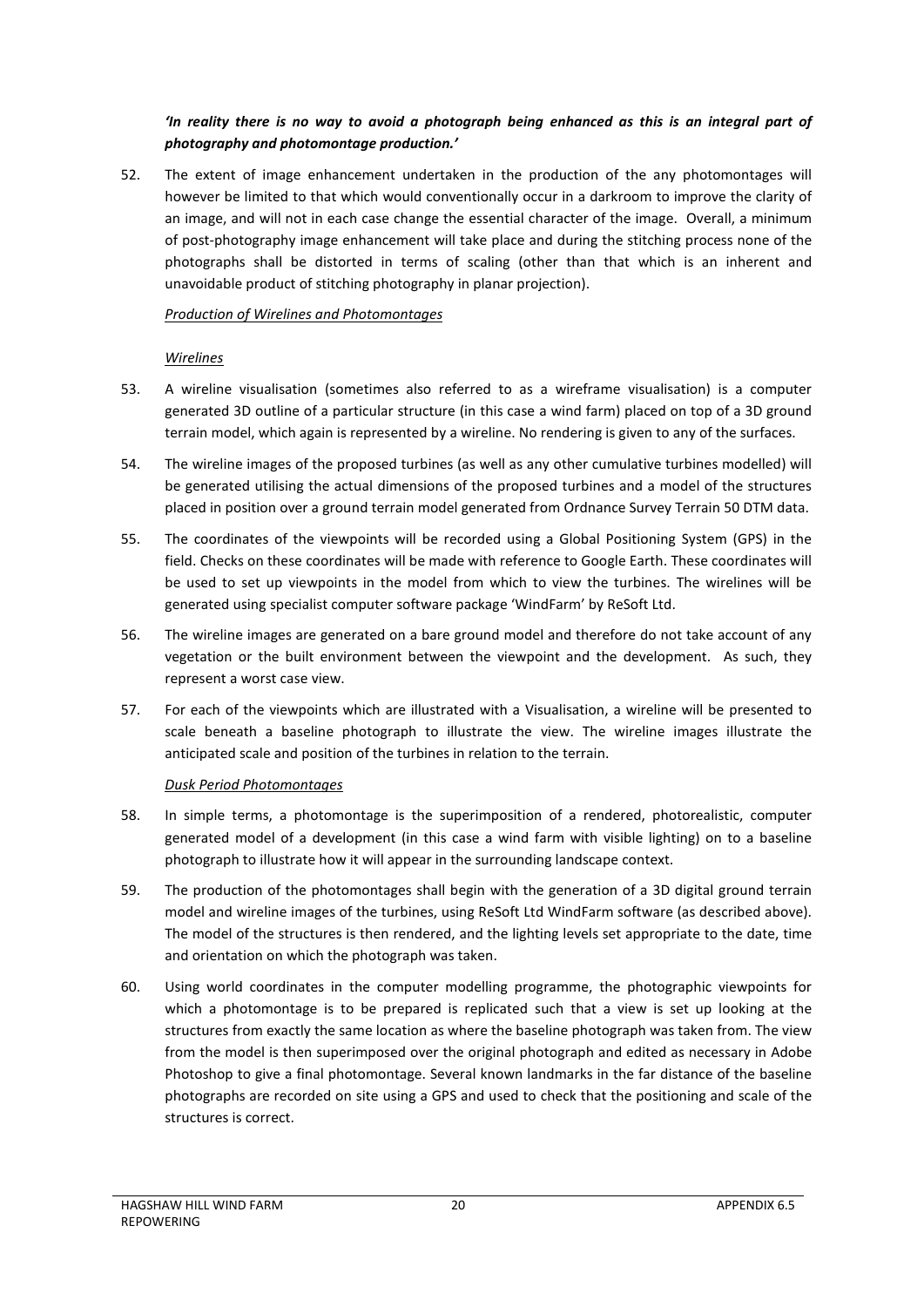- 61. Whilst every effort shall be made to ensure the accuracy of the photomontages, it must be appreciated that no photomontage could ever claim to be 100% accurate as there are a number of technical limitations in the model relating to the accuracy of information available from Ordnance Survey and from the GPS. In particular, it should be recognised that baseline photographs on which photomontages are based can, at best, only ever be a 'flattened' 2D representation of what the eye sees in 3D on site. A photograph will never capture as much detail as the eye would see in the field, it therefore follows that a photomontage can never truly capture the sense of perspective and detail which would be possible in reality.
- 62. Additionally, it has been established during the field work undertaken for previous similar studies that dusk period photographs of visible lighting do not always capture the extent to which the eye perceives light sources during the dusk period. Often photography will appear to show the lighting to be more recessive than it is actually perceived in the field. The photomontages therefore do not seek to replicate the manner in which a dusk period photograph would capture the aviation lighting, rather they seek to replicate the manner in which the lighting is perceived when it is viewed in the field.
- 63. In some cases, the visibility of the turbines may also be slightly digitally enhanced to ensure that they are visible when printed out.
- 64. Each of the photomontages should be viewed from the stated viewing distance to give an accurate representation of what the development will look like. However, the photomontages are simply a tool to assist the Landscape Architect in their assessment of effects. The assessment of visual effects does not rely solely on the accuracy of the photomontages as it is ultimately professional judgement which is used to evaluate the significance of effects.

## *Presentation of the Visualisation Sheets*

65. For each Dusk Period Viewpoint Visualisation, the following visualisation sheets shall be presented:

## *Sheet A: Baseline Photograph of the Existing Dusk Period View and Cumulative Wireline of the Proposed Scheme and all other relevant Operational or Consented Wind Farms (including only other developments with lit turbines)*

- 66. The baseline photograph is an unedited existing dusk period view from the viewpoint. The image illustrates a 90 degree horizontal field of view and a 25 degree vertical field of view. This image is presented in cylindrical projection and the principal viewing distance (the distance at which one should view the image to obtain a geometrically accurate impression) is 500mm when the image is curved through the same radius.
- 67. A cumulative wireline image of the Proposed Development, and the other neighbouring operational or consented wind farms which are required to have aviation lighting is set out directly beneath the corresponding baseline view. This image also presents a 90 degree horizontal field of view.

*Sheet B: Future Baseline Photograph of the Existing Dusk Period View (Showing Existing Hagshaw Hill turbines digitally removed, plus consented/under construction schemes Cumberhead, Douglas West and Dalquandy digitally added) and Cumulative Wireline of the Proposed Scheme and all other relevant Operational or Consented Wind Farms (including only other developments with lit turbines)*

68. The future baseline photograph is an edited existing dusk period view from the viewpoint showing Existing Hagshaw Hill turbines digitally removed, plus consented/under construction schemes Cumberhead, Douglas West and Dalquandy digitally added. The image illustrates a 90 degree horizontal field of view and a 25 degree vertical field of view. This image is presented in cylindrical projection and the principal viewing distance (the distance at which one should view the image to